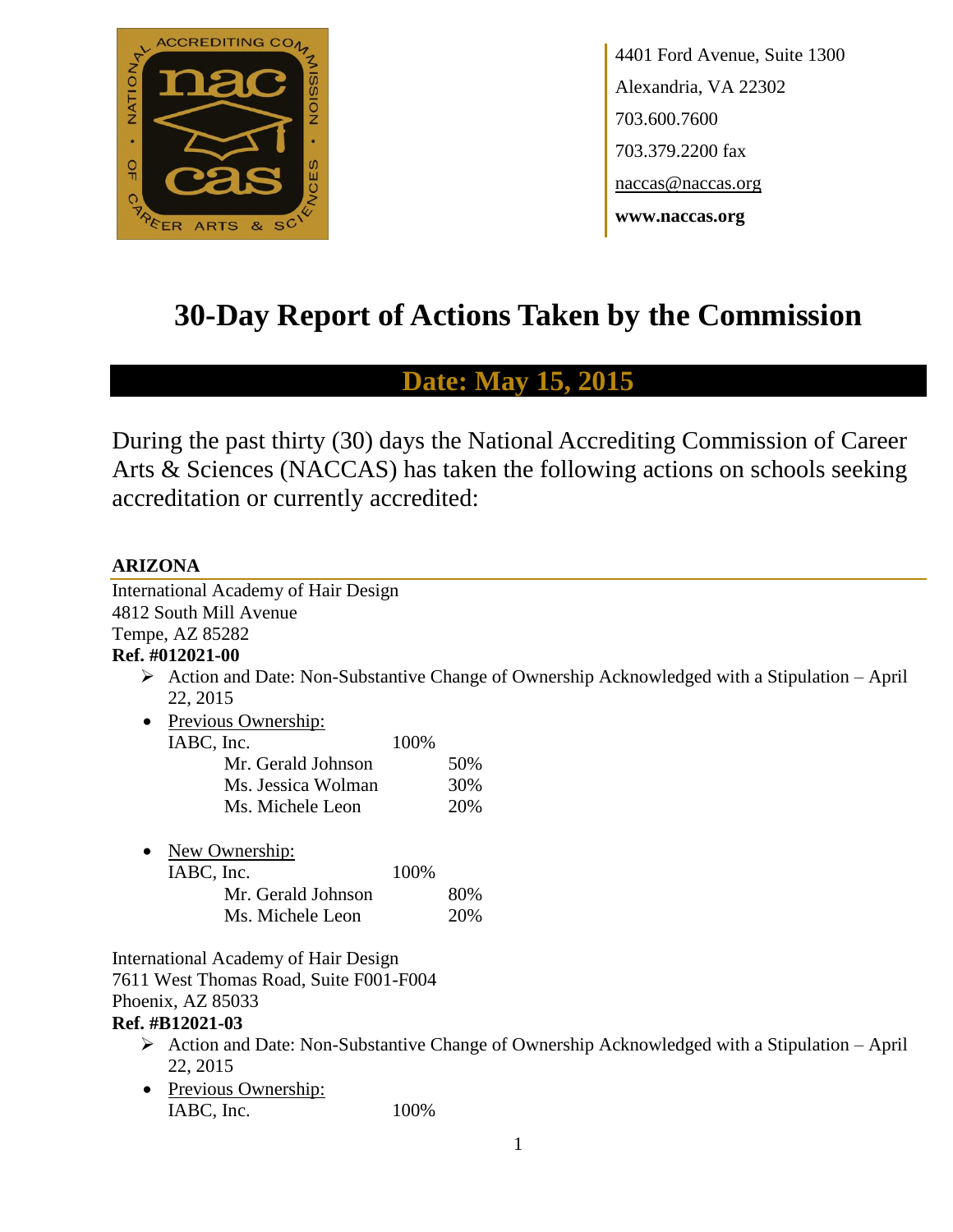| Mr. Gerald Johnson | 50% |
|--------------------|-----|
| Ms. Jessica Wolman | 30% |
| Ms. Michele Leon   | 20% |

| $\bullet$ | New Ownership:     |       |     |
|-----------|--------------------|-------|-----|
|           | IABC, Inc.         | 100\% |     |
|           | Mr. Gerald Johnson |       | 80% |
|           | Ms. Michele Leon   |       | 20% |

International Academy of Hair Design 9617 North Metro Parkway, Space 2112 Phoenix, AZ 85051

#### **Ref. #B12021-04**

- $\triangleright$  Action and Date: Non-Substantive Change of Ownership Acknowledged with a Stipulation April 22, 2015
- Previous Ownership:

| IABC, Inc. |                    | 100\% |      |
|------------|--------------------|-------|------|
|            | Mr. Gerald Johnson |       | 50\% |
|            | Ms. Jessica Wolman |       | 30%  |
|            | Ms. Michele Leon   |       | 20%  |
|            |                    |       |      |

• New Ownership:

| IABC, Inc.         | 100% |     |
|--------------------|------|-----|
| Mr. Gerald Johnson |      | 80% |
| Ms. Michele Leon   |      | 20% |

All Beauty College 2153 East Gordon Drive Kingman, AZ 86409 **Ref. #P12065-01**

- $\triangleright$  Action and Date: Zip Code Update Acknowledged May 11, 2015
- Previous Address: 2153 East Gordon Drive, Kingman, AZ 84601
- New Address: 2153 East Gordon Drive, Kingman, AZ 86409

# **ARKANSAS**

Paul Mitchell The School Arkansas Next Renewal Date: May 2021 4156 North Steele Boulevard Fayetteville, AR 72703 **Ref. #013001-00**

 $\triangleright$  Action and Date: Renewal of Accreditation – May 6, 2015

ABC Beauty College, Inc. 203 South  $26^{th}$  Street Suites B, C, & D Arkadelphia, AR 71923 **Ref. #013032-00**

> $\triangleright$  Action and Date: Institution Continued on Monitoring (Graduation), Placed on Monitoring (Placement) and Placed on Probation – April 21, 2015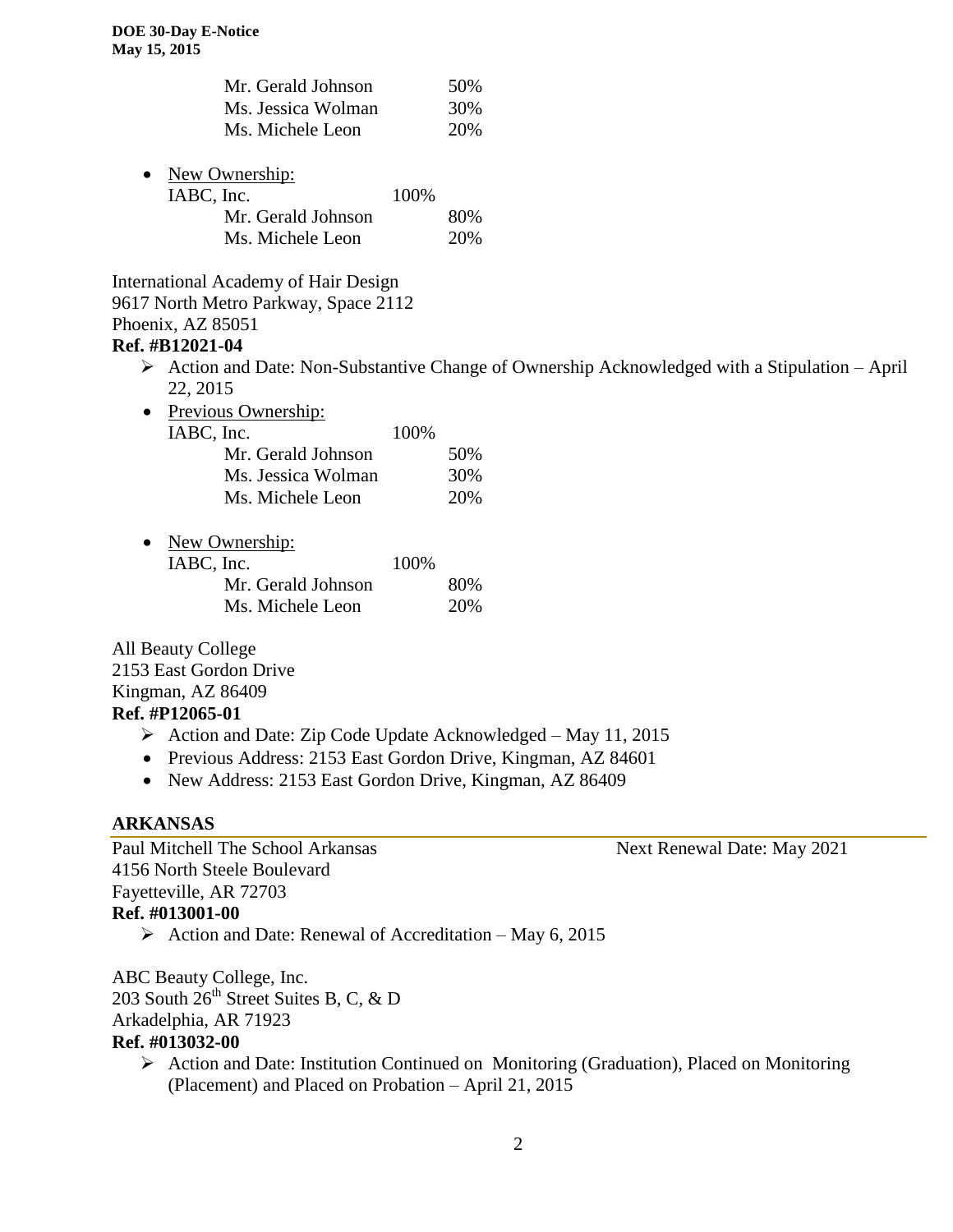ABC Barber College, Inc. 103 Brenda Street Hot Springs, AR 71913 **Ref. #B13032-01**

 Action and Date: Institution Continued on Monitoring (Graduation), Placed on Monitoring (Placement) and Placed on Probation – April 21, 2015

# **CALIFORNIA**

| <b>Manchester Beauty College</b>                                                             |                                                                                                |
|----------------------------------------------------------------------------------------------|------------------------------------------------------------------------------------------------|
| 3756 North Blackstone Avenue                                                                 |                                                                                                |
| Fresno, CA 93726                                                                             |                                                                                                |
| Ref. #014061-00                                                                              |                                                                                                |
| $\triangleright$ Action and Date: Teach Out Plan Approved with Stipulations – April 21, 2015 |                                                                                                |
| <b>Tulare Beauty College</b>                                                                 |                                                                                                |
| 1400 West Inyo Avenue                                                                        |                                                                                                |
| Tulare, CA 93274                                                                             |                                                                                                |
| Ref. #014070-00                                                                              |                                                                                                |
| $\triangleright$ Action and Date: Teach Out Plan Approved with Stipulations – April 21, 2015 |                                                                                                |
| Newberry School of Beauty                                                                    | Next Renewal Date: May 2021                                                                    |
| 16852 Devonshire Street                                                                      |                                                                                                |
| Granada Hills, CA 91344                                                                      |                                                                                                |
| Ref. #014085-00                                                                              |                                                                                                |
| $\triangleright$ Action and Date: Renewal of Accreditation – May 6, 2015                     |                                                                                                |
| Newberry School of Beauty                                                                    | Next Renewal Date: May 2021                                                                    |
| 16852 Devonshire Street                                                                      |                                                                                                |
| Granada Hills, CA 91344                                                                      |                                                                                                |
| Ref. #014085-00                                                                              |                                                                                                |
|                                                                                              | Action and Date: Non-Substantive Change of Ownership Approved (Met Stipulation) – May 13, 2015 |
| Previous Ownership:<br>$\bullet$                                                             |                                                                                                |
| Delilah Enterprises, Inc.<br>100%                                                            |                                                                                                |
| Samson Enterprises, Inc.                                                                     | 100%                                                                                           |
| Deanna Jacobsen                                                                              | 76.20%                                                                                         |
| Leonard Abel                                                                                 | 12.83%                                                                                         |
| New Ownership:<br>٠                                                                          |                                                                                                |
| Delilah Enterprises, Inc.<br>100%                                                            |                                                                                                |
| Samson Enterprises, Inc.                                                                     | 100%                                                                                           |
| Deanna Jacobsen                                                                              | 100%                                                                                           |
| Newberry School of Beauty                                                                    | Next Renewal Date: May 2021                                                                    |
| 16852 Devonshire Street                                                                      |                                                                                                |
| Granada Hills, CA 91344                                                                      |                                                                                                |
| Ref. #014085-00                                                                              |                                                                                                |
| ➤                                                                                            | Action and Date: Non-Substantive Change in Crossover Program Approved (Met Stipulation) – May  |
| 13, 2015                                                                                     |                                                                                                |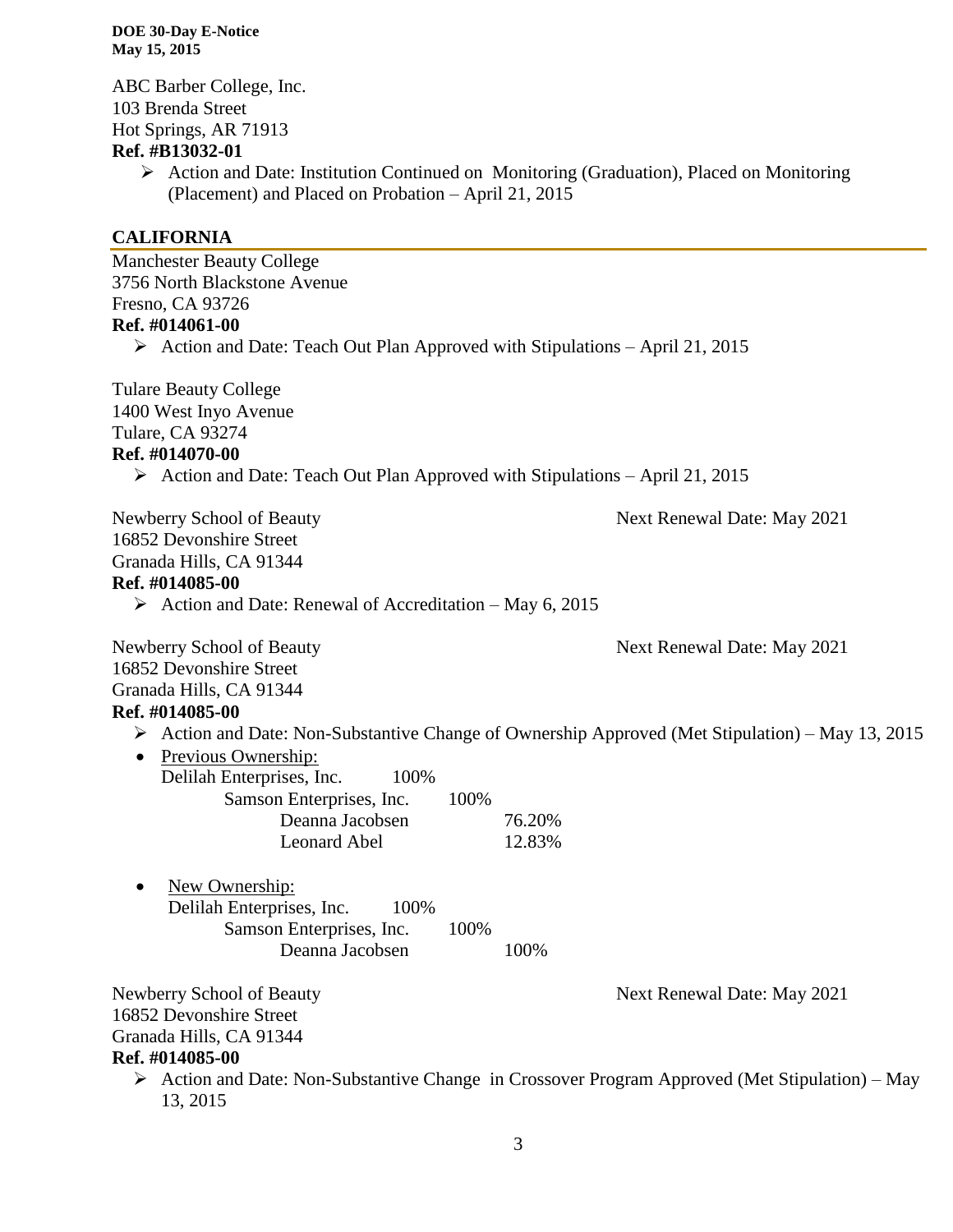• New Program: Barber Crossover 400 Clock Hours

Madera Beauty College 325 North Gateway Drive Madera, CA 93637

# **Ref. #014206-00**

Action and Date: Teach Out Plan Approved with Stipulations – April 21, 2015

Hilltop Beauty School 6317 Mission Street Daly City, CA 94014 **Ref. #014207-00**

Action and Date: Institution Placed on Financial Monitoring – May 6, 2015

Asian American International Beauty College 7871 Westminster Boulevard Westminster, CA 92683

#### **Ref. #014319-00**

- $\triangleright$  Action and Date: Non-Substantive Change for Expanded Campus Acknowledged with Stipulations May 6, 2015
- Expanded Campus Facility: 8528 Westminster Boulevard, Westminster, CA 92683

Advance Beauty College 23565 Moulton Parkway, Suites A & B Laguna Hills, CA 92653 **Ref. #B14329-01**

- Action and Date: Change of Location Approved with Stipulations May 6, 2015
- Previous Location: 23565 Moulton Parkway, Suites A & B, Laguna Hills, CA 92653
- New Location: 23595 Moulton Parkway, Suite A, Laguna Hills, CA 92653

Sutter Beauty College 651 North Palora Avenue Yuba City, CA 95991

# **Ref. #014380-00**

Action and Date: Institution Continued on Financial Monitoring – May 6, 2015

# **CONNECTICUT**

Ace Cosmetology & Barber Training Center 534 Wolcott Road, Unit C Wolcott, CT 06716 **Ref. #016043-00**

# $\triangleright$  Action and Date: Addition of New Program Approved – May 6, 2015

• New Program: Barbering 1000 Clock Hours

# **FLORIDA**

Manhattan Hairstyling Academy 4315 South Manhattan Avenue Tampa, FL 33611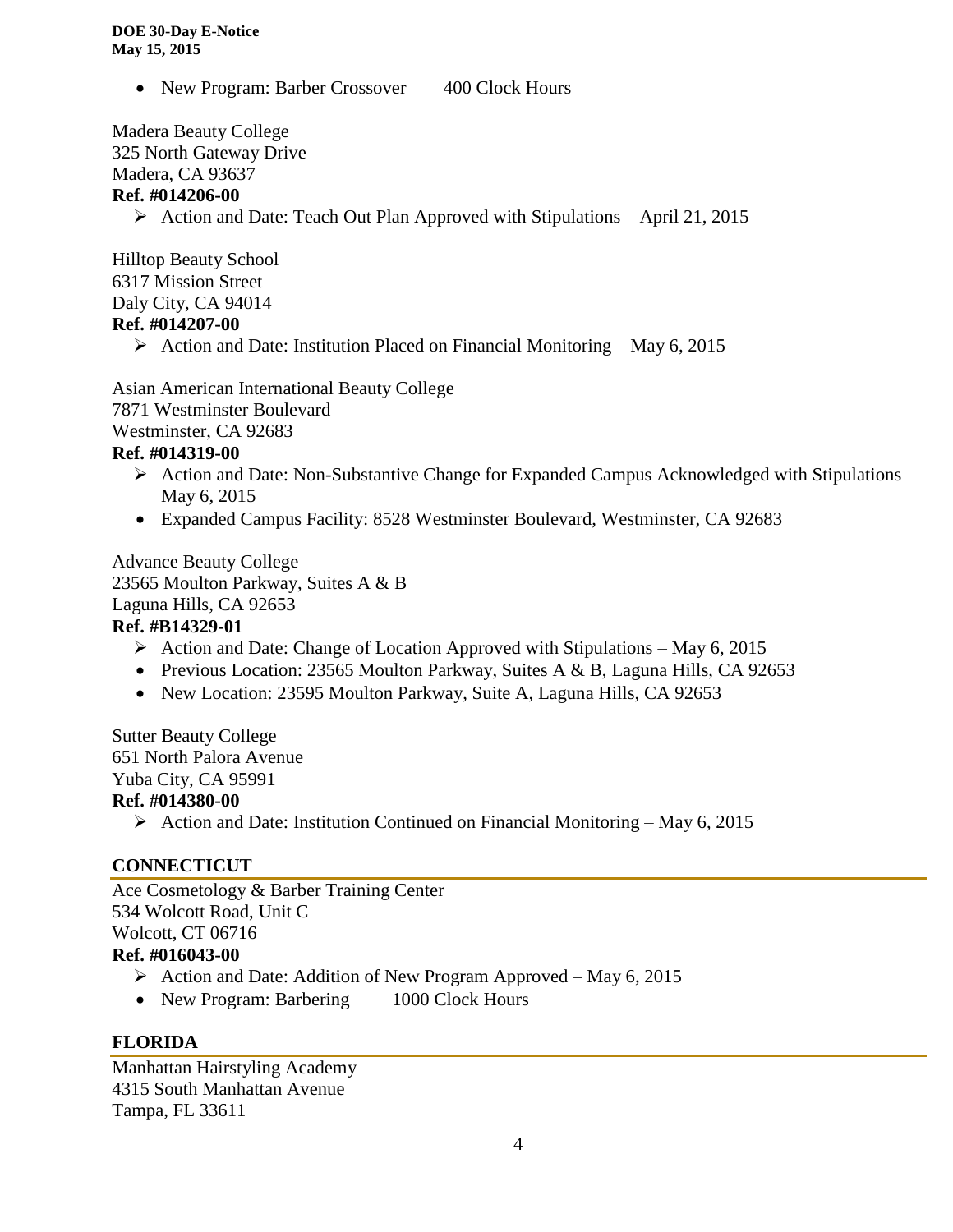#### **Ref. #019041-00**

 $\triangleright$  Institution Continued on Financial Monitoring and Placed on Probation – May 6, 2015

The Salon Professional Academy

1388 Colonial Boulevard

Fort Meyers, FL 33907

# **Ref. #019126-00**

 $\triangleright$  Action and Date: Change of Location Visit Acknowledged and Accreditation Continued – May 6, 2015

The Salon Professional Academy 1388 Colonial Boulevard Fort Meyers, FL 33907

#### **Ref. #019126-00**

Action and Date: Institution Continued on Financial Monitoring – May 6, 2015

Hair Benders Academy 851 East State Road 434 #164 Longwood, FL 32750

#### **Ref. #B41010-14**

 $\triangleright$  Action and Date: Non-Substantive Change of Ownership Acknowledged With a Stipulation – April 27, 2015

| $\bullet$ | Previous Ownership: |      |     |
|-----------|---------------------|------|-----|
|           | Olympus, Inc.       | 100% |     |
|           | Mr. Gerald Johnson  |      | 50% |
|           | Ms. Jessica Wolman  |      | 50% |
| $\bullet$ | New Ownership:      |      |     |
|           | Olympus, Inc.       | 100% |     |
|           | Mr. Gerald Johnson  |      |     |

# **IDAHO**

D&L Academy of Hair Design, Inc. 113 Main Avenue East Twin Falls, ID 83301 **Ref. #022028-00**

- $\triangleright$  Action and Date: Removal of Program Acknowledged April 27, 2015
- Program Removed: Haircutter 900 Clock Hours

# **ILLINOIS**

485 Avenue of the Cities East Moline, IL 61244

# **Ref. #023011-00**

 $\triangleright$  Action and Date: Renewal of Accreditation – May 6, 2015

University of Spa & Cosmetology Arts 2913 West White Oaks Drive Springfield, IL 62704

La' James International College Next Renewal Date: January 2020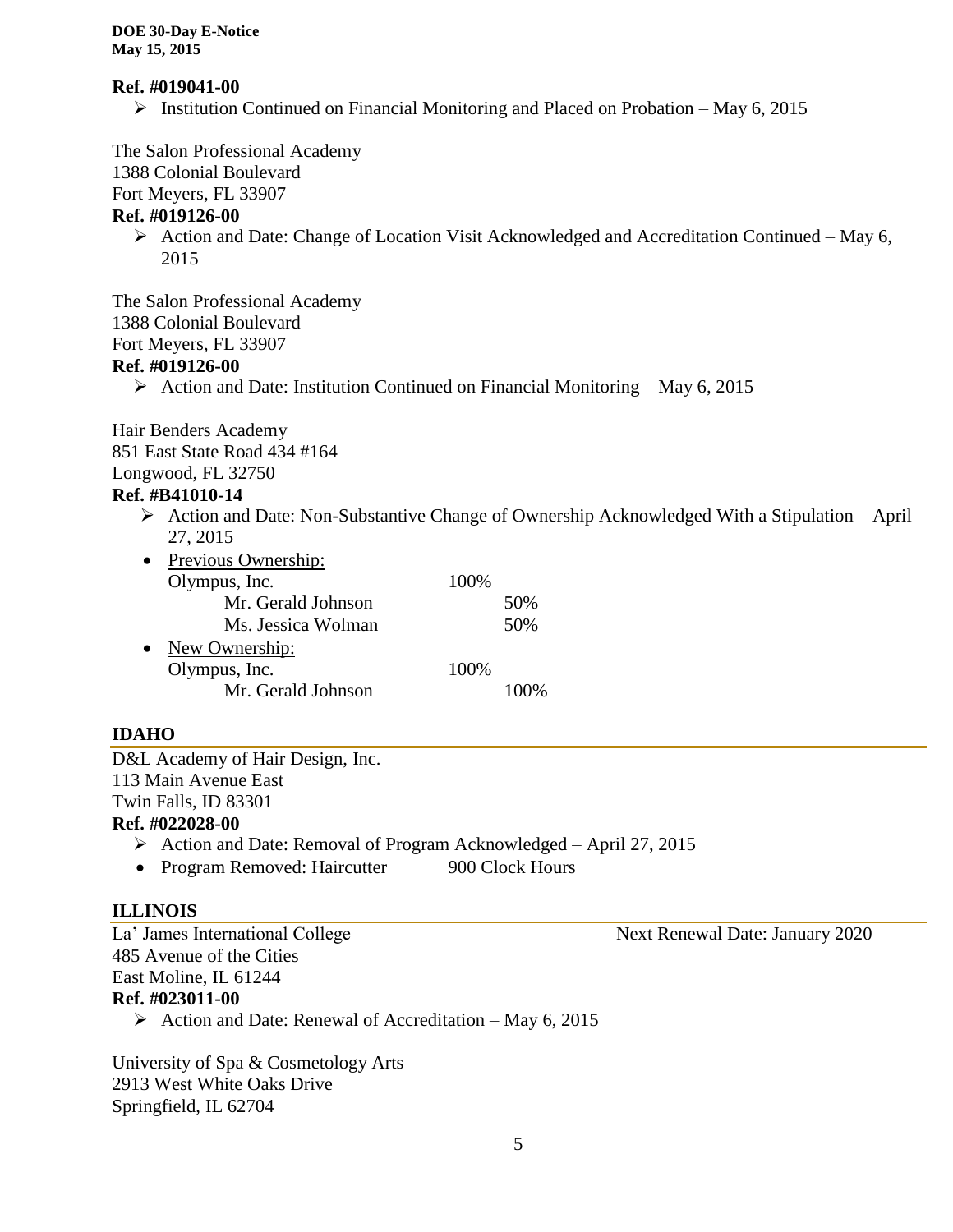#### **Ref. #023092-00**

- Action and Date: Addition of New Program Approved with Stipulations May 6, 2015
- New Program: Barbering 1500 Clock Hours

Alvareita's College of Cosmetology, Inc. 333 South Kansas Street Edwardsville, IL 62025 **Ref. #023109-00**  $\triangleright$  Action and Date: Non-Substantive to Substantive Change in Organizational Structure Approved With a Stipulation – May 6, 2015 • Previous Structure: Alvareita's College of Cosmetology, Inc. 100% Ms. Alvareita Giles 100% • New Structure: Alvareita's College of Cosmetology, Inc. 100% Alvareita A. Giles Living Trust 100% Alvareita A. Giles Trustee 100% Alvareita's College of Cosmetology, Inc. 333 South Kansas Street Edwardsville, IL 62025 **Ref. #023109-00**  $\triangleright$  Action and Date: Non-Substantive to Substantive Change of Ownership Approved With a Stipulation: May 6, 2015 • Previous Ownership: Alvareita's College of Cosmetology, Inc. 100% Alvareita A. Giles Living Trust 100% Alvareita A. Giles Trustee 100% • New Ownership: Alvareita's College of Cosmetology, Inc. 100% Alvareita A. Giles Living Trust 100% Sheila A. Fudge Trustee 100% Alvareita's College of Cosmetology 5400 West Main Street Belleville, IL 62226 **Ref. #B23109-01** Action and Date: Non-Substantive to Substantive Change in Organizational Structure Approved With a Stipulation – May 6, 2015 • Previous Structure: Alvareita's College of Cosmetology, Inc. 100% Ms. Alvareita Giles 100% • New Structure: Alvareita's College of Cosmetology, Inc. 100% Alvareita A. Giles Living Trust 100% Alvareita A. Giles Trustee 100%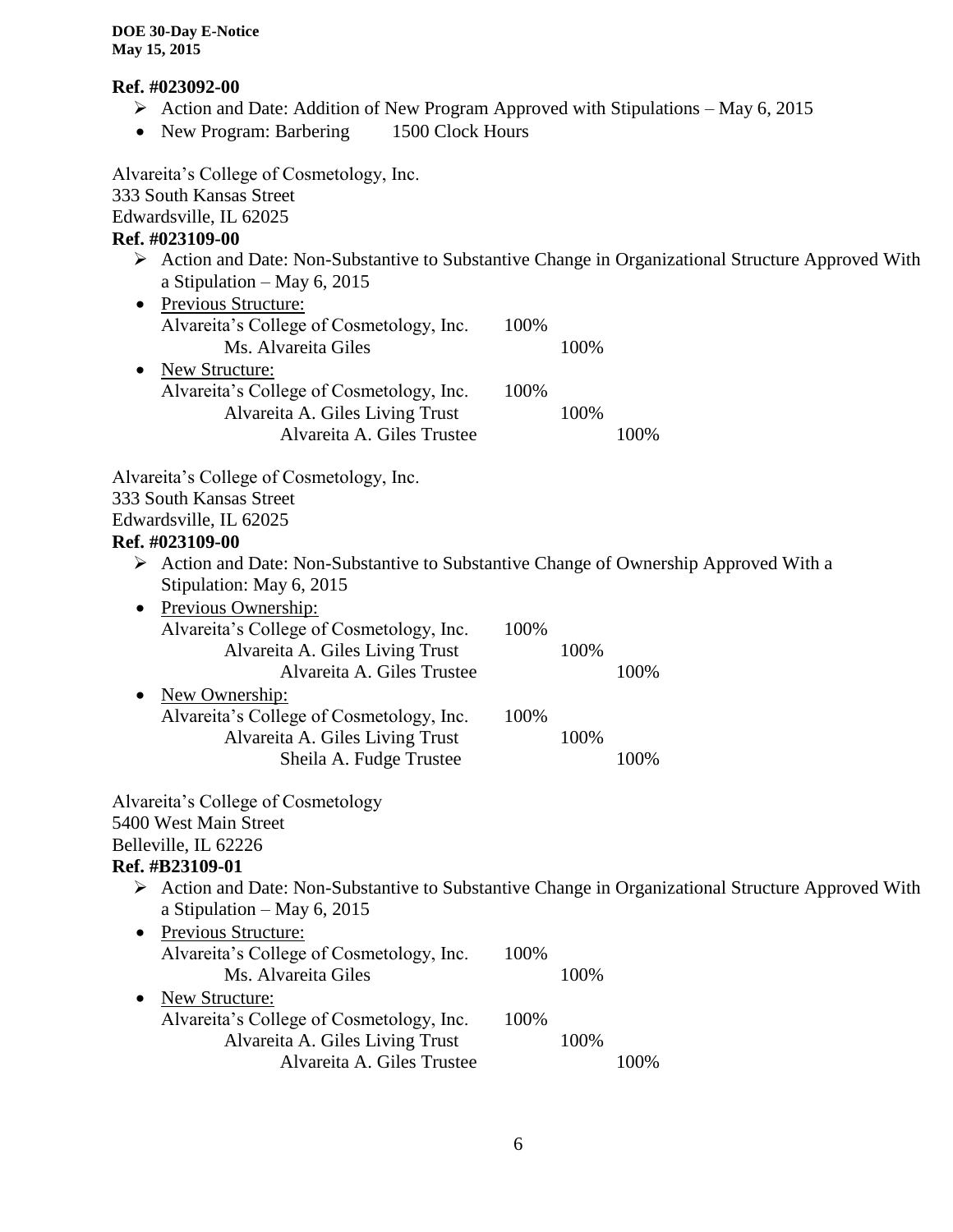Alvareita's College of Cosmetology 5400 West Main Street Belleville, IL 62226 **Ref. #B23109-01**

- $\triangleright$  Action and Date: Non-Substantive to Substantive Change of Ownership Approved With a Stipulation: May 6, 2015
- Previous Ownership: Alvareita's College of Cosmetology, Inc. 100% Alvareita A. Giles Living Trust 100% Alvareita A. Giles Trustee 100% • New Ownership: Alvareita's College of Cosmetology, Inc. 100% Alvareita A. Giles Living Trust 100% Sheila A. Fudge Trustee 100%

Alvareita's College of Cosmetology, Inc. 3048 Godfrey Road Godfrey, IL 62035

# **Ref. #023128-00**

- $\triangleright$  Action and Date: Non-Substantive to Substantive Change in Organizational Structure Approved With a Stipulation – May 6, 2015
- Previous Structure: Alvareita's College of Cosmetology, Inc. 100% Ms. Alvareita Giles 100% • New Structure: Alvareita's College of Cosmetology, Inc. 100% Alvareita A. Giles Living Trust 100% Alvareita A. Giles Trustee 100%

Alvareita's College of Cosmetology, Inc. 3048 Godfrey Road Godfrey, IL 62035 **Ref. #023128-00**

- $\triangleright$  Action and Date: Non-Substantive to Substantive Change of Ownership Approved With a Stipulation: May 6, 2015
- Previous Ownership: Alvareita's College of Cosmetology, Inc. 100% Alvareita A. Giles Living Trust 100% Alvareita A. Giles Trustee 100% • New Ownership: Alvareita's College of Cosmetology, Inc. 100% Alvareita A. Giles Living Trust 100% Sheila A. Fudge Trustee 100%

Hairmasters Institute of Cosmetology, Inc. 506 South McClun Street Bloomington, IL 61701 **Ref. #023150-00**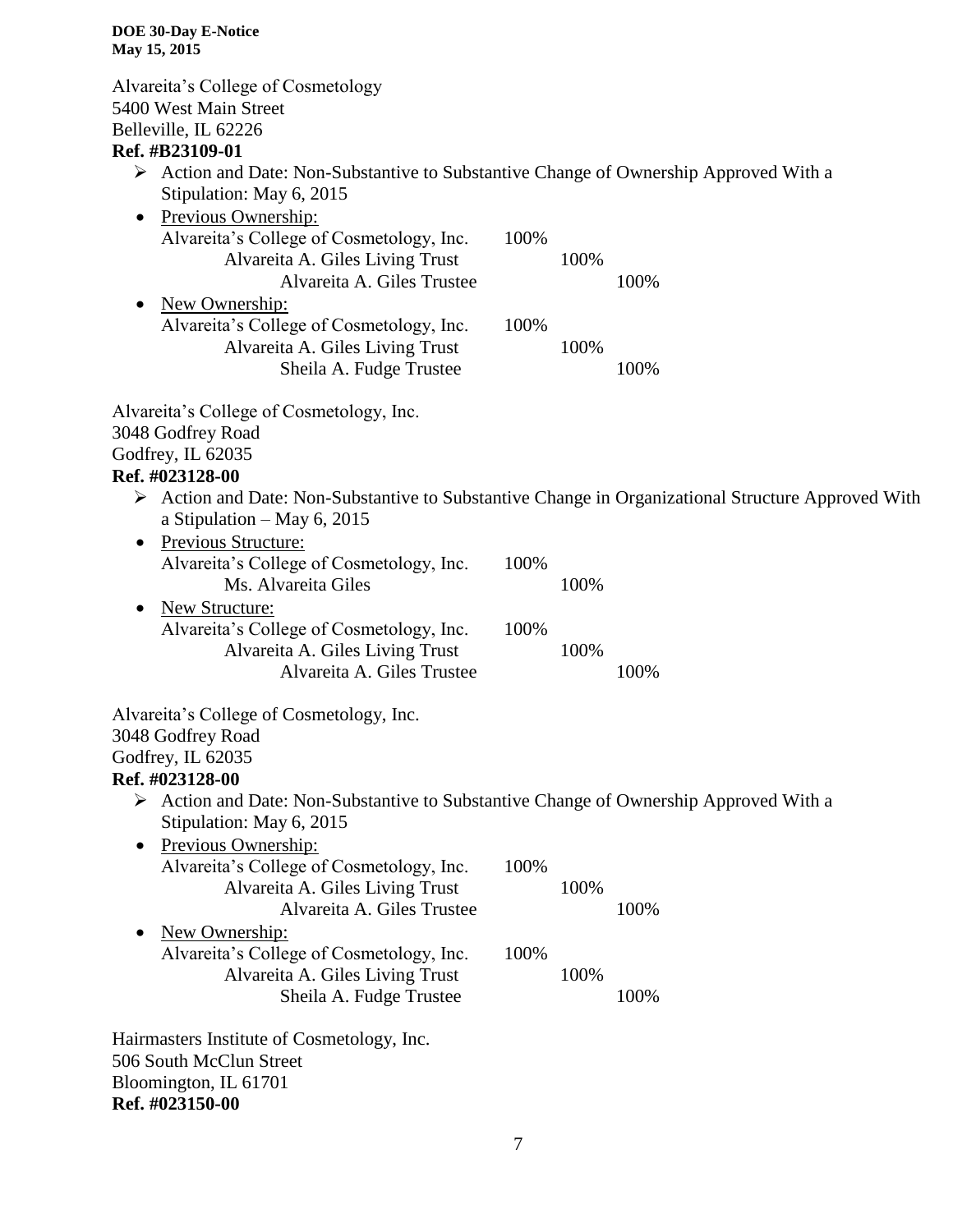Action and Date: Institution Continued on Financial Monitoring – May 6, 2015

Concept College of Cosmetology

202 East University Avenue

Suited H-I

Urbana, IL 61801

# **Ref. #B23119-01**

 $\triangleright$  Action and Date: Change of Location Visit Acknowledged and Accreditation Continued – May 6, 2015

# **INDIANA**

Lil Lou's Beauty and Barber College 4853 Broadway Street Gary, IN 46409

# **Ref. #024087-00**

- $\triangleright$  Action and Date: Increase in Program Length Approved (Met Stipulation) April 22, 2015
- Previous Program Length: Manicuring 450 Clock Hours
- New Program Length: Manicuring 600 Clock Hours

# **KENTUCKY**

American College of Barbering Next Renewal Date: January 2021 11320 North Preston Highway Louisville, KY 40229

# **Ref. #027050-00**

 $\triangleright$  Action and Date: Renewal of Accreditation – May 6, 2015

# **LOUISIANA**

Pat Goins Ruston Beauty School 213 West Alabama Ruston, LA 71270 **Ref. #028008-00**

 $\triangleright$  Action and Date: Institution Continued on Financial Monitoring – May 6, 2015

Stevenson's Academy of Hair Design Next Renewal Date: May 2021 401 Opelousas Street New Orleans, LA 70114 **Ref. #028012-00**

Action and Date: Renewal of Accreditation – May 6, 2015

Louisiana Academy of Beauty 550 East Laurel Eunice, LA 70535

# **Ref. #028064-00**

 $\triangleright$  Action and Date: Institution Removed from Financial Monitoring and Probation Continued – May 6, 2015

Vanguard College of Cosmetology A Paul Mitchell Partner School 12158 Coursey Boulevard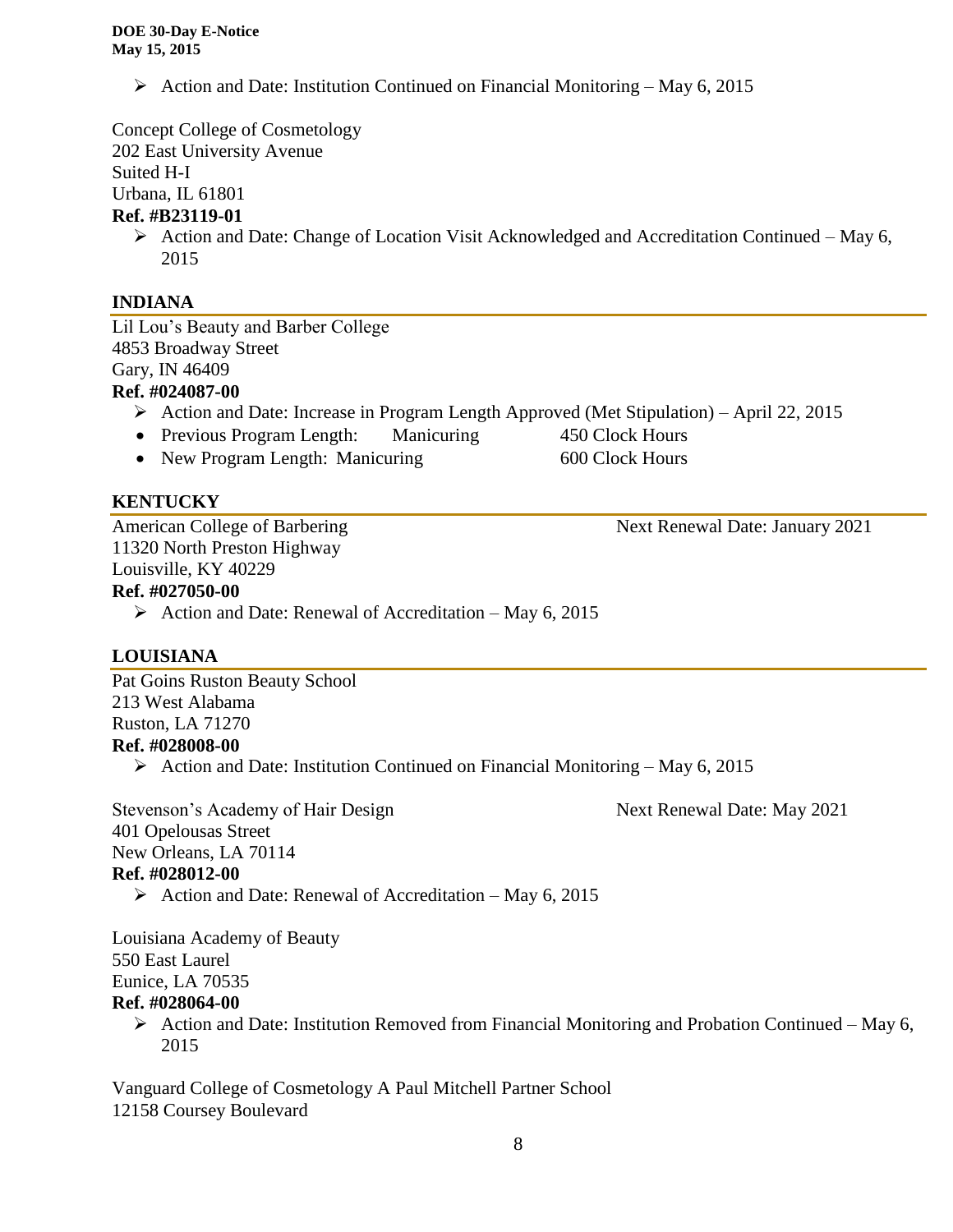Baton Rouge, LA 70816 **Ref. #B28065-01**

> $\triangleright$  Action and Date: Change of Location Visit Acknowledged and Accreditation Continued – May 6, 2015

# **MAINE**

Cosmotech School of Cosmetology 39 Mechanic Street, Suite 500 Westbrook, ME 04092 **Ref. #029015-00**

Action and Date: Institution Continued on Financial Monitoring – May 6, 2015

# **MASSACHUSETTS**

Lowell Academy Hairstyling Institute 136 Central Street Lowell, MA 01852

#### **Ref. #031002-00**

 $\triangleright$  Action and Date: Institution Continued on Financial Monitoring – May 6, 2015

Alexander Academy, Inc. 112 River Street Fitchburg, MA 01420 **Ref. #031045-00**

- Action and Date: Change of Location Approved With Stipulations May 6, 2015
- Previous Location: 112 River Street, Fitchburg, MA 01420
- New Location: 55 Massachusetts Avenue, Luneburg, MA 01462

Alexander Academy, Inc. 112 River Street

Fitchburg, MA 01420

#### **Ref. #031045-00**

Action and Date: Disaster Plan Approved – May 6, 2015

# **MICHIGAN**

Mr. Bela's School of Cosmetology, Inc. Next Renewal Date: May 2021 5580 East 12 Mile Road Warren, MI 48092 **Ref. #032019-00**

Action and Date: Renewal of Accreditation – May 6, 2015

Douglas J Aveda Institute 330 Maynard Street, Suite 99, 101, and 201 Ann Arbor, MI 48104 **Ref. #B32084-01**

- $\triangleright$  Action and Date: Non-Substantive Expansion of Campus Facilities and Non-Substantive Change of Official Contact Acknowledged with Stipulations – May 7, 2015
- Expanded Campus Facility: 330 Maynard Street, Suite 301, Ann Arbor, MI 48104
- Previous Contact Information: Mr. Scott Weaver, 331 East Grand River Avenue, East Lansing, MI 48823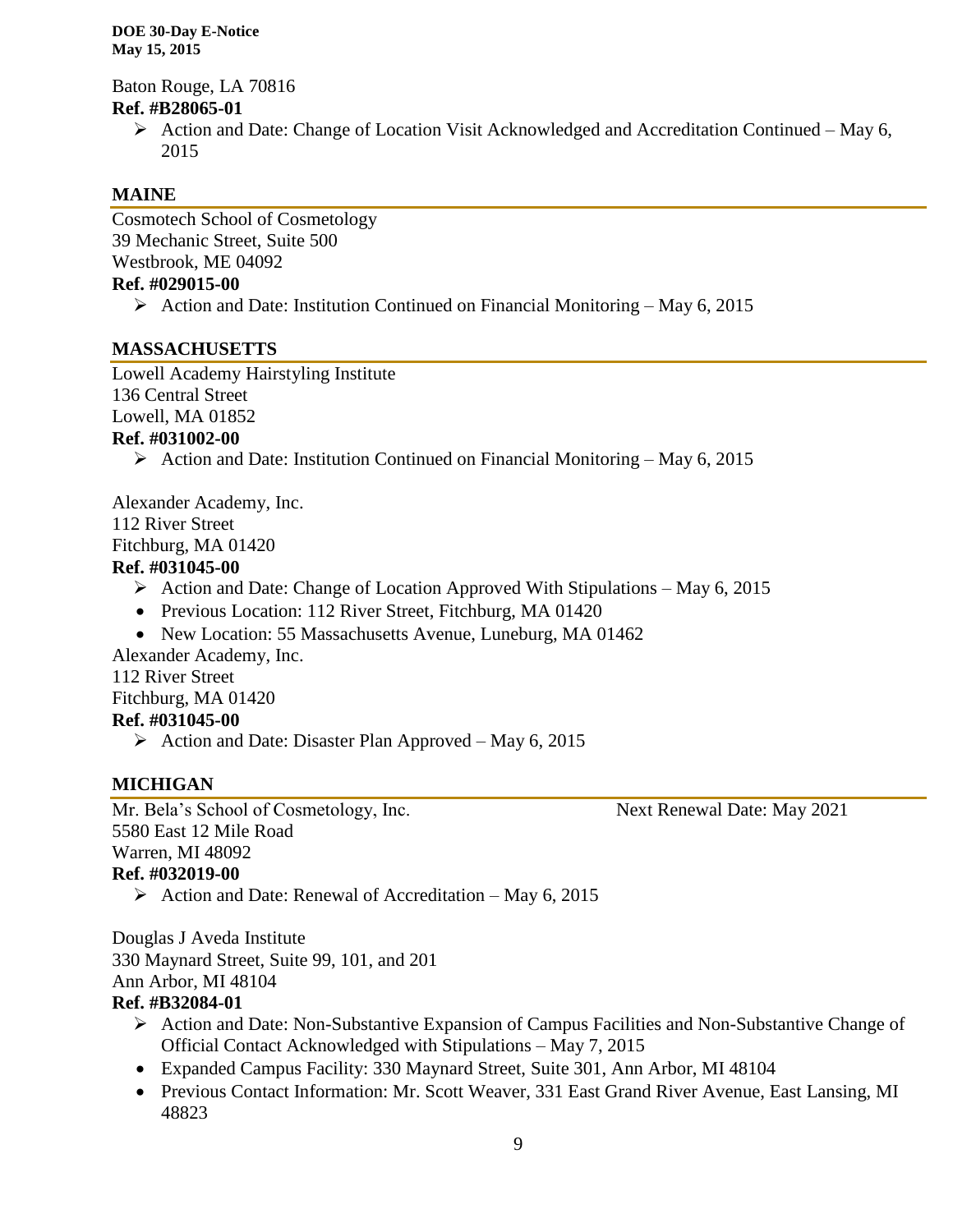• New Contact Information: Ms. Shaun Zelski, 331 East Grand River Avenue, East Lansing, MI 48823

Blue Water College of Cosmetology, Inc. DBA Martin Parsons Academy of Design

1871 Gratiot Boulevard

Marysville, MI 48040

#### **Ref. #032108-00**

 $\triangleright$  Action and Date: Institution Removed from Financial Monitoring and Probation Continued – May 6, 2015

Blue Water College of Cosmetology, Inc. DBA Platinum College of Cosmetology – East 23620 Harper Avenue St. Claire Shores, MI 48080

#### **Ref. #P32108-02**

 $\triangleright$  Action and Date: Institution Removed from Financial Monitoring and Probation Continued – May 6, 2015

#### **MINNESOTA**

Park Avenue School of Cosmetology  $410$  30<sup>th</sup> Avenue East, Suite #106 Alexandria, MN 53608

# **Ref. #P33040-02**

 $\triangleright$  Action and Date: Provisional Additional Location Accreditation Continued – May 6, 2015

#### **MISSOURI**

House of Heavilin Beauty College 2000 Southwest State Route 7 Blue Springs, MO 64014 **Ref. #035036-00**

> $\triangleright$  Action and Date: Universal Additional Location Approved Application (16A) Approved – May 6, 2015

Merrell University of Beauty Arts & Science 1753 Woodclift Drive Jefferson City, MO 65109 **Ref. #035059-00**

# Action and Date: Non-Substantive Change of Ownership Acknowledged – April 27, 2015

|           | $110000$ and $2000000$ $110000$ $10000$ $10000$ $10000$ $10000$ $10000$ $10000$ |       |
|-----------|---------------------------------------------------------------------------------|-------|
| $\bullet$ | Previous Ownership:                                                             |       |
|           | Missouri College of Cosmetology & Esthetics LLC                                 | 100%  |
|           | Ms. Marilyn Sharp                                                               | 50%   |
|           | Mr. Larry Sharp                                                                 | 50%   |
| $\bullet$ | New Ownership:                                                                  |       |
|           | Missouri College of Cosmetology & Esthetics LLC                                 | 100%  |
|           | Ms. Marilyn Sharp                                                               | 49.5% |
|           | Mr. Larry Sharp                                                                 | 49.5% |
|           | Mr. Scott Sharp                                                                 | 1.0%  |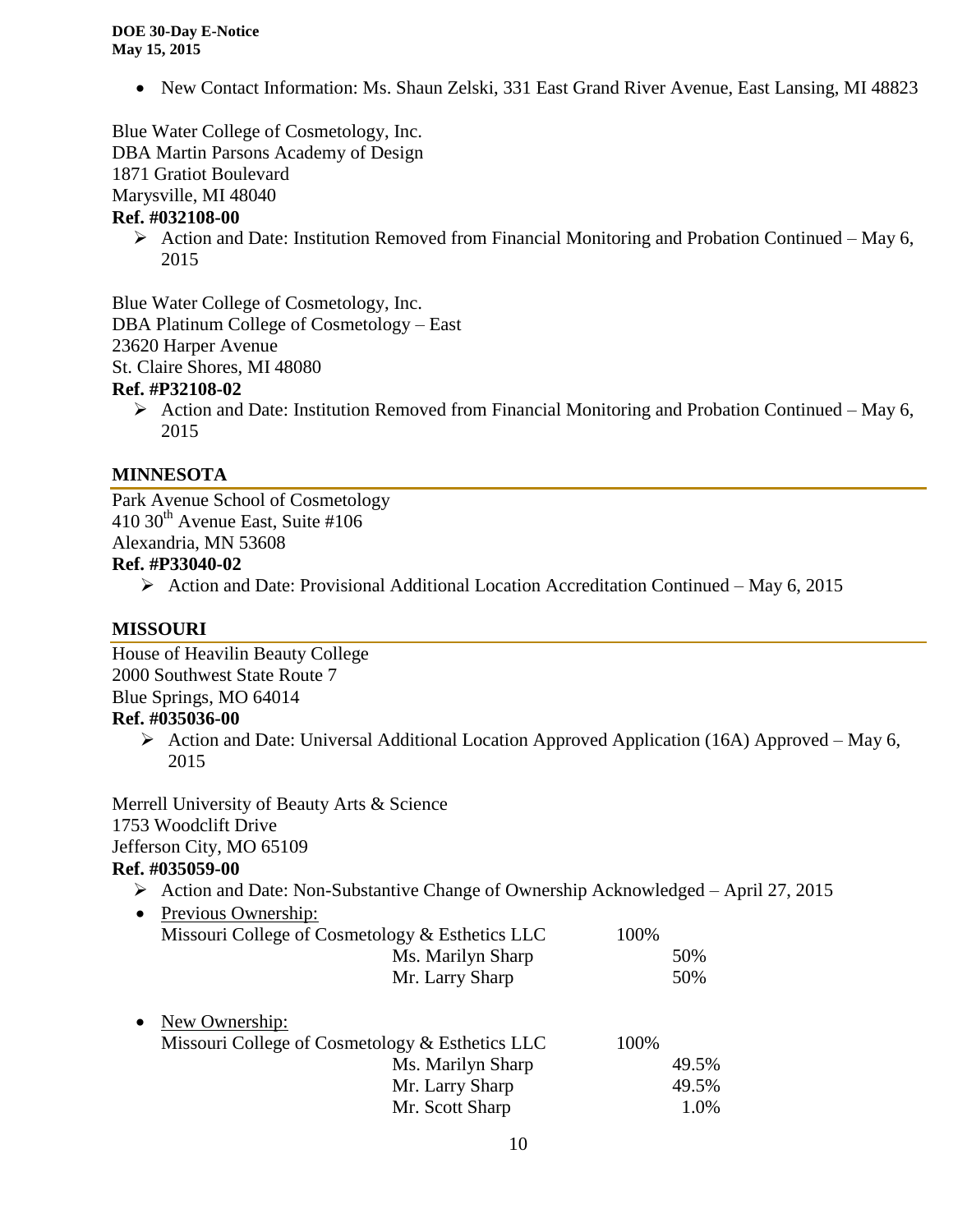#### Merrell University of Beauty Arts & Science 401 West Reed Street Moberly, MO 65270 **Ref. #B35059-01**

 $\triangleright$  Action and Date: Non-Substantive Change of Ownership Acknowledged – April 27, 2015

| Previous Ownership:                             |       |
|-------------------------------------------------|-------|
| Missouri College of Cosmetology & Esthetics LLC | 100%  |
| Ms. Marilyn Sharp                               | 50%   |
| Mr. Larry Sharp                                 | 50%   |
| New Ownership:<br>$\bullet$                     |       |
| Missouri College of Cosmetology & Esthetics LLC | 100%  |
| Ms. Marilyn Sharp                               | 49.5% |
| Mr. Larry Sharp                                 | 49.5% |
| Mr. Scott Sharp                                 | 1.0%  |
|                                                 |       |

St. Louis Hair Academy Inc. 3701 Kossuth St. Louis, MO 63107 **Ref. #035084-00**

Action and Date: Institution Continued on Financial Monitoring – May 6, 2015

eClips School of Barbering 9140 page Avenue Overland, MO 63114

# **Ref. #B35096-02**

- Action and Date: Non-Substantive Change of Official Address Acknowledged April 22, 2015
- Previous Contact Information: Eric Brown, 52 South Plaza Way, Cape Girardeau, MO 63701
- New Contact Information: Eric Brown, 1305 Primrose Lane, Jackson, MO 63755

Beyond The Basics School of Cosmetology 1031 Schoolview Drive Ste A, B, & C Marshfield, MO 65706 **Ref. #035114-00**

 $\triangleright$  Action and Date: Institution Continued on Financial Monitoring – May 6, 2015

# **MONTANA**

| <b>Bold Beauty Academy</b>                                                       |      |      |
|----------------------------------------------------------------------------------|------|------|
| 928 Broadwater Avenue, Suite C                                                   |      |      |
| Billings, MT 59101                                                               |      |      |
| Ref. #036017-00                                                                  |      |      |
| Action and Date: Non-Substantive Change of Name Acknowledged – May 12, 2015<br>➤ |      |      |
| Previous Ownership Name:<br>٠                                                    |      |      |
| Hamilton Venture Group, LLC DBA Academy of Nail, Skin, Hair, Inc.<br>100%        |      |      |
| Hamilton Venture Holdings, LLC                                                   | 100% |      |
| Mr. Jason Priest                                                                 |      | 100% |
| New Ownership Name:<br>$\bullet$                                                 |      |      |
| <b>Bold Beauty Academy, LLC</b><br>100\%                                         |      |      |
|                                                                                  |      |      |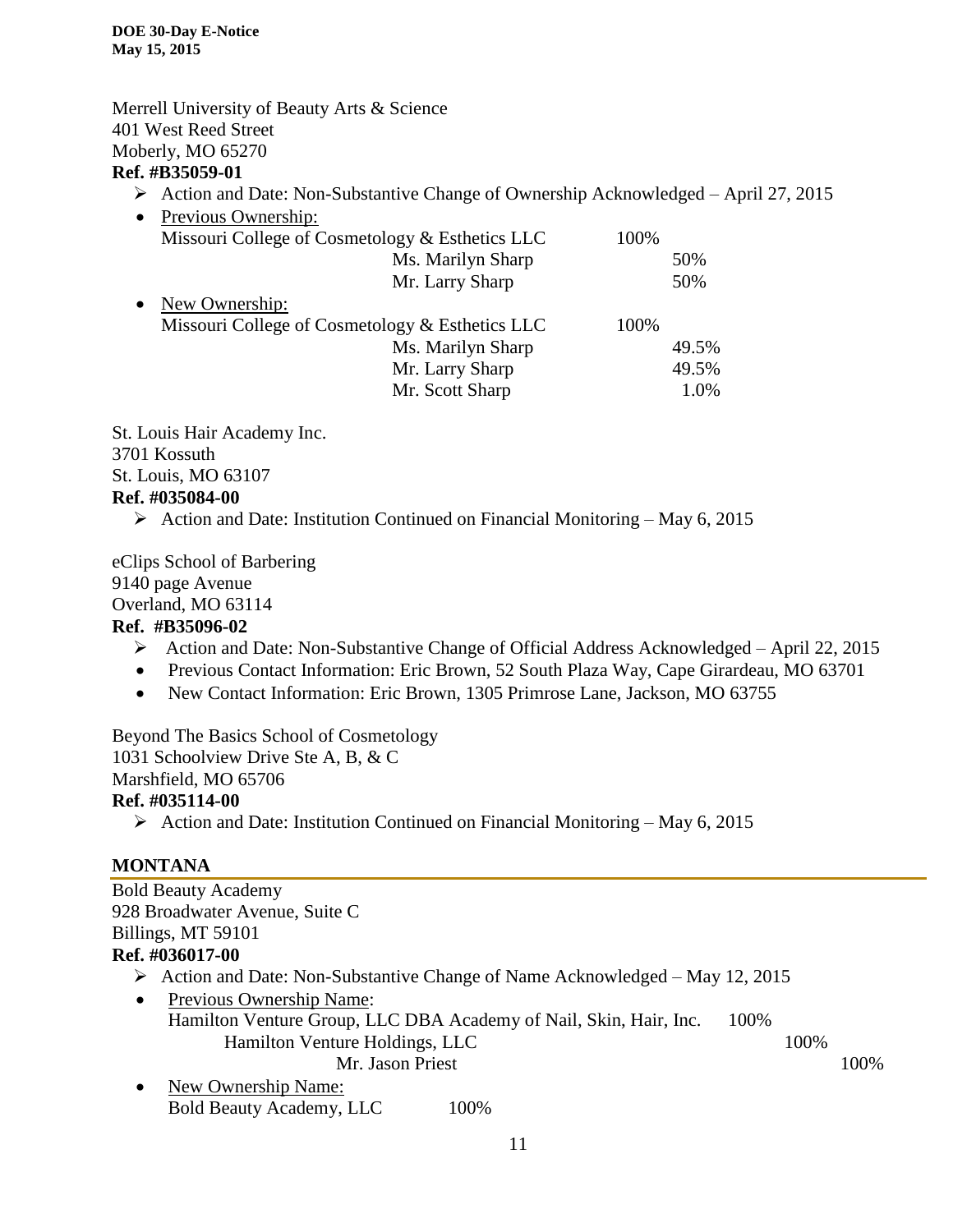| Hamilton Venture Holdings, LLC | 100% |      |
|--------------------------------|------|------|
| Mr. Jason Priest               |      | 100% |

#### **NEBRASKA**

| Joseph's College of Cosmetology                                          | Next Renewal Date: May 2021 |
|--------------------------------------------------------------------------|-----------------------------|
| 5801 O Street                                                            |                             |
| Lincoln, NE 68510                                                        |                             |
| Ref. #037011-00                                                          |                             |
| $\triangleright$ Action and Date: Renewal of Accreditation – May 6, 2015 |                             |
| Joseph's College of Cosmetology                                          | Next Renewal Date: May 2021 |
| 828 West 2 <sup>nd</sup> Street                                          |                             |
| Hastings, NE 68901                                                       |                             |
| Ref. #037012-00                                                          |                             |
| $\triangleright$ Action and Date: Renewal of Accreditation – May 6, 2015 |                             |
| Joseph's College of Cosmetology                                          | Next Renewal Date: May 2021 |
| 3415 West State Street                                                   |                             |
| Suite D                                                                  |                             |
| Grand Island, NE 68803                                                   |                             |
| Ref. #B37012-01                                                          |                             |
| $\triangleright$ Action and Date: Renewal of Accreditation – May 6, 2015 |                             |
| Xenon International Academy II, Inc.                                     | Next Renewal Date: May 2021 |
| 8516 Park Drive                                                          |                             |
| Omaha, NE 68127                                                          |                             |
| Ref. #037022-00                                                          |                             |
| $\triangleright$ Action and Date: Renewal of Accreditation – May 6, 2015 |                             |
| Xenon International Academy II Inc.                                      | Next Renewal Date: May 2021 |
| 804 North Webb Road                                                      |                             |
| Grand Island, NE 68803                                                   |                             |
| Ref. #B37022-01                                                          |                             |
| $\triangleright$ Action and Date: Renewal of Accreditation – May 6, 2015 |                             |
|                                                                          |                             |

#### **NEVADA**

Aveda Institute Las Vegas 4856 South Eastern Avenue Las Vegas, NV 89119 **Ref. #038016-00**

- Action and Date: Non-Substantive Change of Official Contact Acknowledged April 27, 2015
- Previous Contact Information: Michelle Bartholomew, 237 East Front Street, Youngstown, OH 44503
- New Contact Information: John Gronvall, 4856 South Eastern Avenue, Las Vegas, NV 89119

# **NEW HAMPSHIRE**

Keene Beauty Academy 800 Park Avenue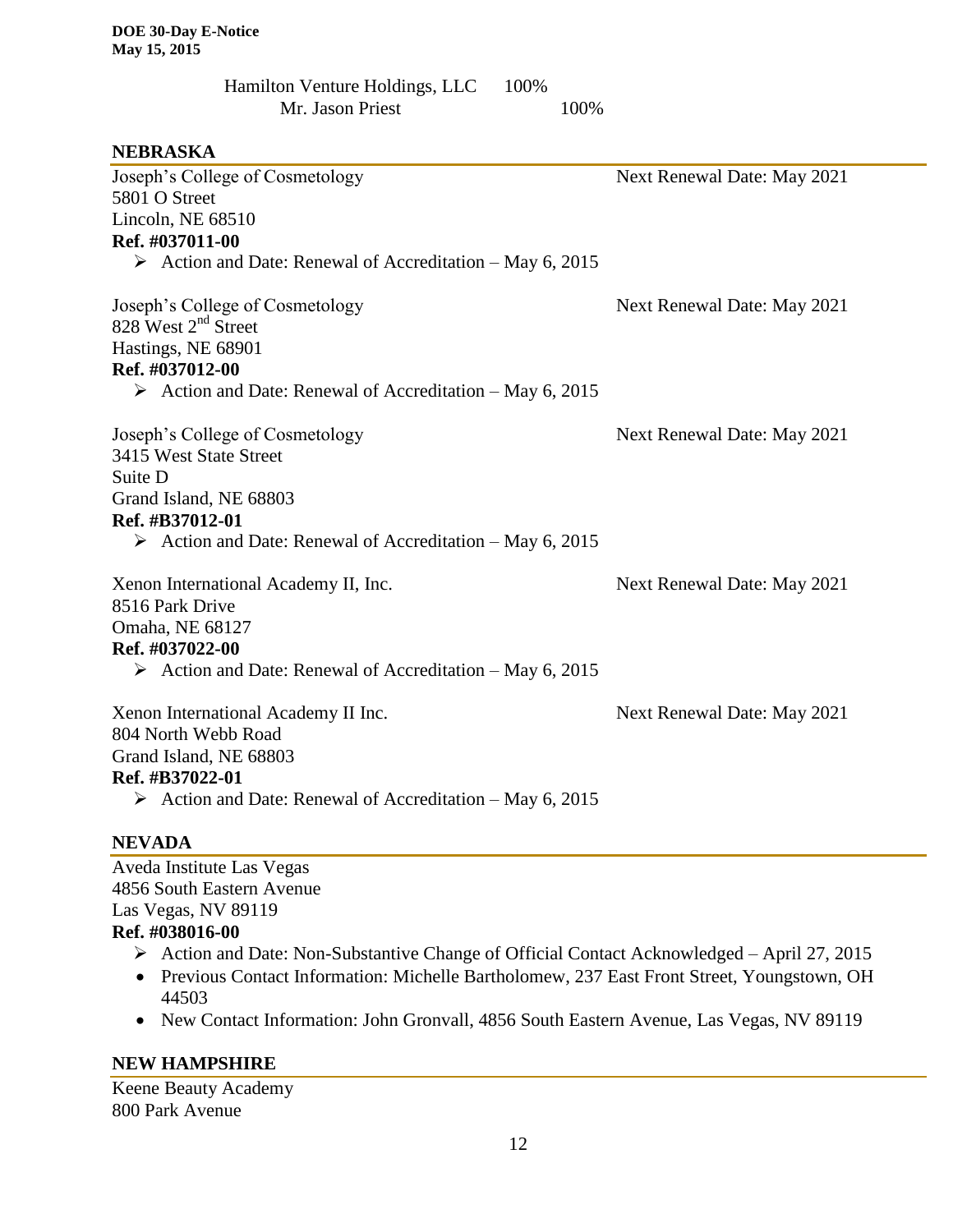Keene, NH 03431 **Ref. #039009-00**

 $\triangleright$  Action and Date: Institution Continued on Financial Monitoring – May 6, 2015

#### **NEW JERSEY**

| Rizzieri Aveda School of Beauty and Wellness                                                        |                                 |      |      |
|-----------------------------------------------------------------------------------------------------|---------------------------------|------|------|
| 8200 Town Center Boulevard                                                                          |                                 |      |      |
| Voorhees, NJ 08043                                                                                  |                                 |      |      |
| Ref. #040017-00                                                                                     |                                 |      |      |
| $\triangleright$ Action and Date: Non-Substantive Change of Ownership Acknowledged – April 17, 2015 |                                 |      |      |
| Previous Ownership:<br>$\bullet$                                                                    |                                 |      |      |
| Beauty Management Inc. dba Rizzieri Aveda School for Beauty & Wellness                              |                                 | 100% |      |
|                                                                                                     | Ms. Anna Rizzieri               |      | 100% |
| New Ownership:                                                                                      |                                 |      |      |
| Beauty Management Inc. dba Rizzieri Aveda School for Beauty & Wellness                              |                                 | 100% |      |
|                                                                                                     | Ms. Anna Rizzieri               |      | 51%  |
|                                                                                                     | Mr. Frank Rizzieri              |      | 49%  |
| Capri Institute of Hair Design                                                                      | Next Renewal Date: January 2020 |      |      |
| 268 Brick Boulevard                                                                                 |                                 |      |      |
| Brick, NJ 08723                                                                                     |                                 |      |      |
| Ref. #040040-00                                                                                     |                                 |      |      |
| $\triangleright$ Action and Date: Renewal of Accreditation – May 6, 2015                            |                                 |      |      |
| Jolie Health and Beauty Academy                                                                     |                                 |      |      |
| 801 Tilton Road                                                                                     |                                 |      |      |
| Northfield, NJ 08225                                                                                |                                 |      |      |
| Ref. #B48071-01                                                                                     |                                 |      |      |
| > Action and Date: Addition of New Program Approved with a Stipulation - May 6, 2015                |                                 |      |      |
| New Program: Manicuring<br>300 Clock Hours                                                          |                                 |      |      |
|                                                                                                     |                                 |      |      |
|                                                                                                     |                                 |      |      |

#### **NEW MEXICO**

Olympian Academy of Cosmetology 1011 East 10th Street Suite B Alamogordo, NM 88310

# **Ref. #041010-00**

 Action and Date: Non-Substantive Change of Ownership Acknowledged With a Stipulation – April 27, 2015

| Previous Ownership: |      |       |
|---------------------|------|-------|
| Olympus, Inc.       | 100% |       |
| Mr. Gerald Johnson  |      | 50%   |
| Ms. Jessica Wolman  |      | 50%   |
| New Ownership:      |      |       |
| Olympus, Inc.       | 100% |       |
| Mr. Gerald Johnson  |      | 100\% |
|                     |      |       |

Olympian Academy of Cosmetology 1460 Missouri Avenue Suite 5 Las Cruces, NM 88001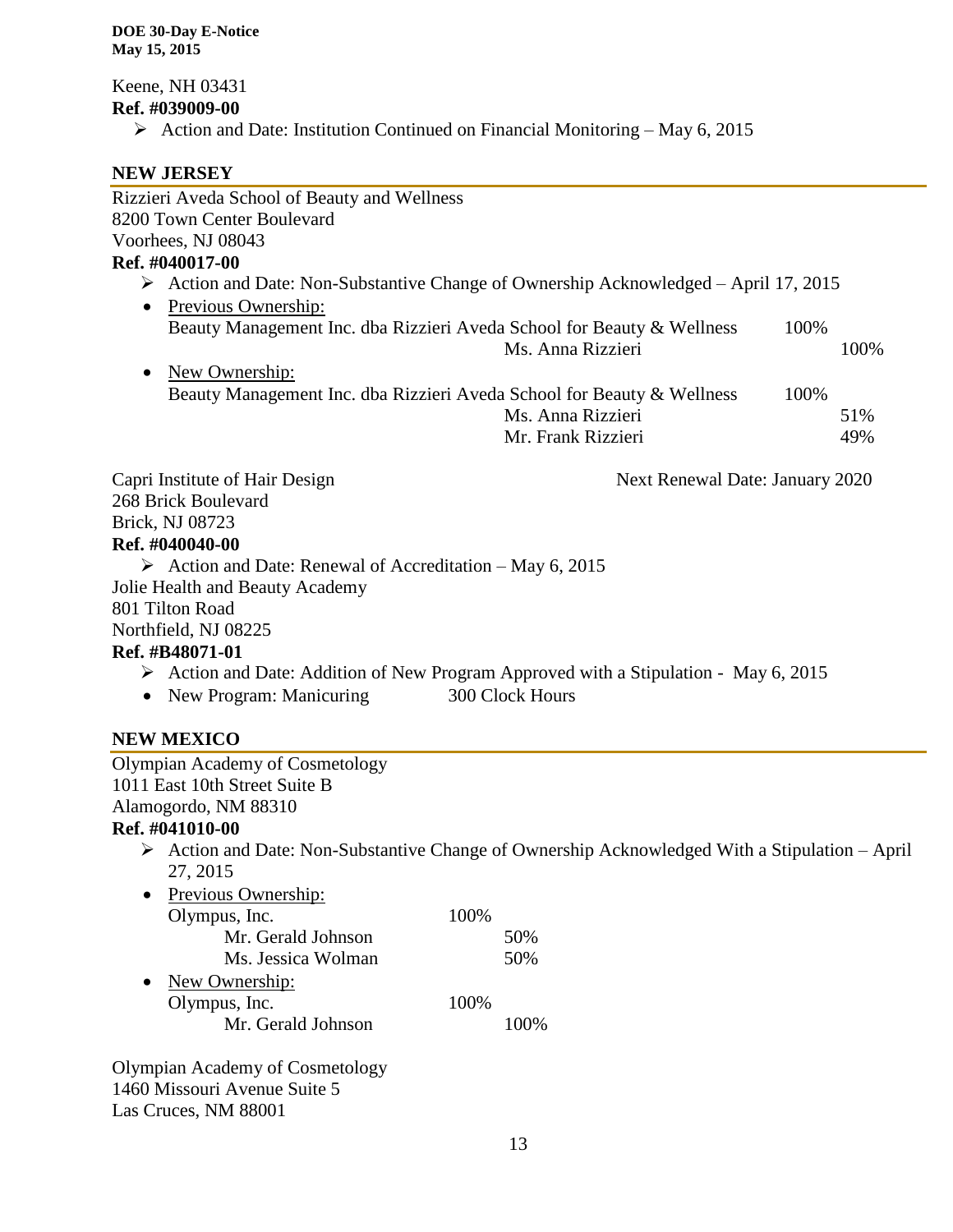#### **Ref. #B41010-01**

 $\triangleright$  Action and Date: Non-Substantive Change of Ownership Acknowledged With a Stipulation – April 27, 2015

| Previous Ownership: |      |      |
|---------------------|------|------|
| Olympus, Inc.       | 100% |      |
| Mr. Gerald Johnson  |      | 50%  |
| Ms. Jessica Wolman  |      | 50%  |
| New Ownership:      |      |      |
| Olympus, Inc.       | 100% |      |
| Mr. Gerald Johnson  |      | 100% |
|                     |      |      |

Olympian Academy of Cosmetology 4501 North Main Street, Suite 13 Roswell, NM 88201

#### **Ref. #B41010-02**

 Action and Date: Non-Substantive Change of Ownership Acknowledged With a Stipulation – April 27, 2015

| Previous Ownership: |      |     |
|---------------------|------|-----|
| Olympus, Inc.       | 100% |     |
| Mr. Gerald Johnson  |      | 50% |
| Ms. Jessica Wolman  |      | 50% |
| New Ownership:      |      |     |
| Olympus, Inc.       | 100% |     |
| Mr. Gerald Johnson  |      |     |

#### Olympian Academy of Cosmetology 6300 San Mateo Boulevard Suite J. Albuquerque, NM 87109

#### **Ref. #B41010-03**

 $\triangleright$  Action and Date: Non-Substantive Change of Ownership Acknowledged With a Stipulation – April 27, 2015

| Previous Ownership: |      |      |
|---------------------|------|------|
| Olympus, Inc.       | 100% |      |
| Mr. Gerald Johnson  |      | 50%  |
| Ms. Jessica Wolman  |      | 50%  |
| New Ownership:      |      |      |
| Olympus, Inc.       | 100% |      |
| Mr. Gerald Johnson  |      | 100% |
|                     |      |      |

#### **NEW YORK**

Ann Marie's World of Beauty School 389 State Street Binghamton, NY 13901 **Ref. #042122-00**

> Action and Date: Withdrawal of Accreditation with Right to Appeal and Institution Placed on Probation - May 6, 2015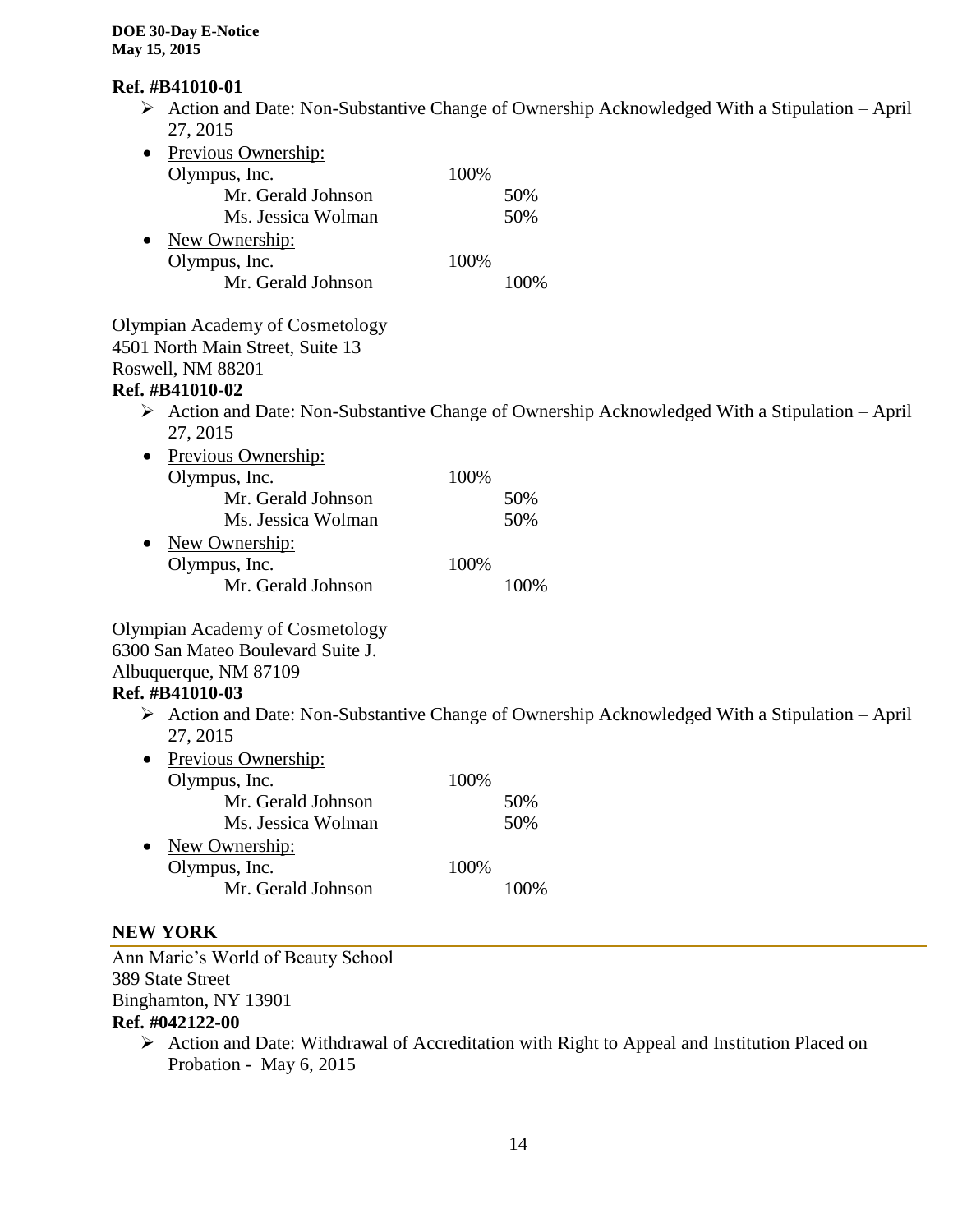Lia Schorr Institute of Cosmetic Skin Care Training, Inc. 57 West 57 Street, Suite 10019 New York, NY 10019

#### **Ref. #042100-00**

- $\triangleright$  Action and Date: Change of Location Approved May 12, 2015
- Previous Location: 686 Lexington Avenue, New York, NY 10022
- New Location: 57 West 57 Street, Suite 1409, New York, NY 10019

# **NORTH CAROLINA**

Aveda Institute Chapel Hill Space 200B 201 S. Estes Drive Chapel Hill, NC 27514 **Ref. #043042-00**

- $\triangleright$  Action and Date: Change of Location Approved May 6, 2015
- Previous Location: 200 West Franklin Street, Chapel Hill, NC 27516
- New Location: Space 200B, 201 S. Estes Drive, Chapel Hill, NC 27514

World of Excellence Beauty College, Inc. 3519 Fayetteville Street

Durham, NC 27707

#### **Ref. #043049-00**

 $\triangleright$  Action and Date: Institution Removed from Financial Monitoring and Probation Continued – May 6, 2015

# **OHIO**

Flawless Barber Academy 13100 Shaker Square Cleveland, OH 44120 **Ref. #P24009-01**

 $\triangleright$  Action and Date: Provisional Additional Location Accreditation Continued – May 6, 2015

Flawless Barber Academy 13100 Shaker Square Cleveland, OH 44120

# **Ref. #P24009-01**

 Action and Date: Change of Ownership Visit Acknowledged and Provisional Accreditation Continued – May 6, 2015

Eastern Hills Academy of Hair Design 7671 Beechmont Avenue Cincinnati, OH 45255 **Ref. #045051-00**

 $\triangleright$  Action and Date: Teach Out Plan Approved with a Directive – May 6, 2015

# **OKLAHOMA**

3040 South Muskogee Avenue Previous Ref. #P13004-01

Academy of Salon & Spa Next Renewal Date: January 2018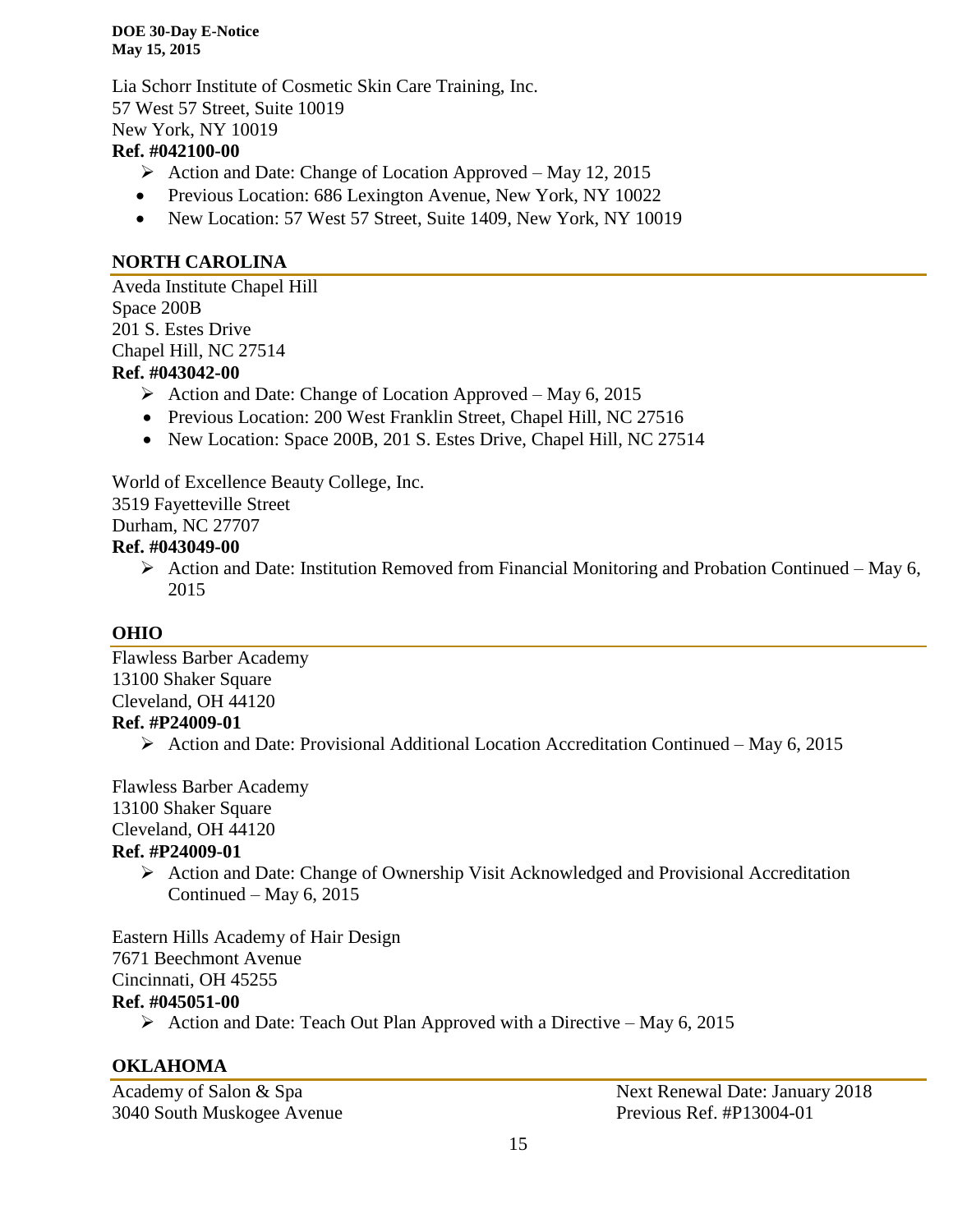Suite 105 Tahlequah, OK 74464 **Ref. #B13004-01**

 $\triangleright$  Action and Date: Full Accreditation for Additional Location Granted – May 6, 2015

I.T.S. Academy of Beauty 200 Southwest C Avenue, Suite 108 Lawton, OK 73501

#### **Ref. #B41010-05**

 $\triangleright$  Action and Date: Non-Substantive Change of Ownership Acknowledged With a Stipulation – April 27, 2015

| $\bullet$ | Previous Ownership: |      |     |
|-----------|---------------------|------|-----|
|           | Olympus, Inc.       | 100% |     |
|           | Mr. Gerald Johnson  |      | 50% |
|           | Ms. Jessica Wolman  |      | 50% |
| $\bullet$ | New Ownership:      |      |     |
|           | Olympus, Inc.       | 100% |     |
|           | Mr. Gerald Johnson  |      |     |

Elite Academy of Cosmetology 13 South Highway 81 Duncan, OK 73533

#### **Ref. #B46007-01**

 $\triangleright$  Action and Date: Change of Location Visit Acknowledged and Accreditation Continued – May 6, 2015

Elite Academy of Cosmetology 13 South Highway 81 Duncan, OK 73533

# **Ref. #B46007-01**

- $\triangleright$  Action and Date: Non-Substantive to Substantive Change of Alternate Name Approved May 6, 2015
- Alternate School Name: Elite Academy

Claremore Beauty College 200 North Cherokee Avenue Claremore, OK 74017 **Ref. #046045-00**

- $\triangleright$  Action and Date: Non-Substantive to Substantive Change of Ownership Approved May 6, 2015
- Previous Ownership: Claremore Beauty College LLC 100% Joseph D. Nelson 50% Denise A. Nelson 50%
- New Ownership: Claremore Beauty College LLC 100% The Nelson Family Revocable Intervious Trust Dated August 21, 2014 100%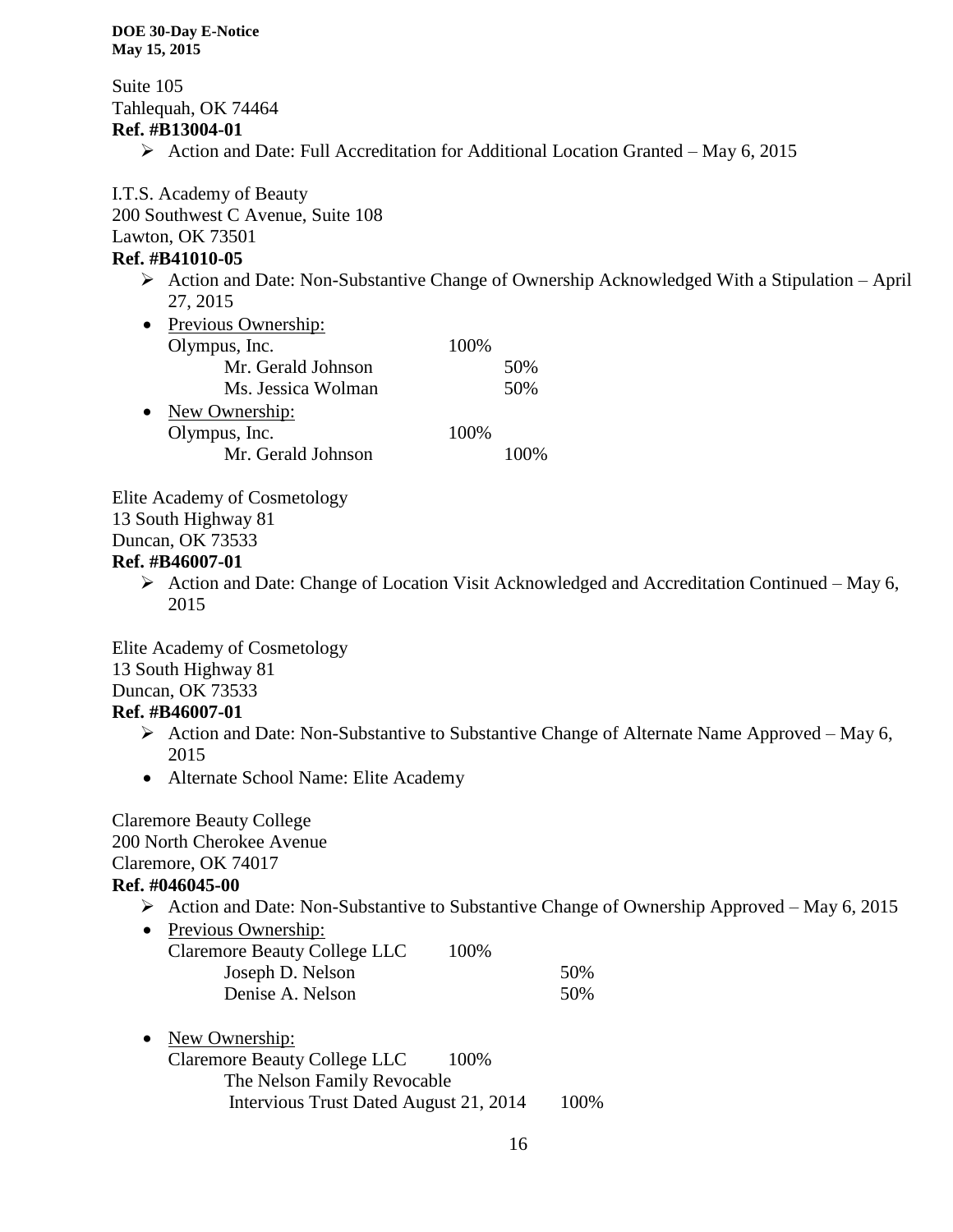Trustees: Denise Nelson and Joseph Duane Nelson

JB's Hair Design and Barber College, LLC 6008 South Western Avenue Oklahoma City, OK 73139

# **Ref. #046071-00**

 $\triangleright$  Action and Date: Institution Continued on Financial Monitoring – May 6, 2015

#### **OREGON**

Northwest College-Eugene 3150 Gateway Loop Springfield, OR 97477 **Ref. #B47009-04** Action and Date: Change of Location Approved (Met Stipulation) – April 17, 2015 • Previous Location: 1020 Green Acres Road #15, Eugene, OR 97401 • New Location: 310 Gateway Loop Springfield, OR 97477 Phagans' Tigard Beauty School 8820 Southwest Center Street Portland, OR 97223 **Ref. #047021-00**  $\triangleright$  Action and Date: Change of Control Approved – April 30, 2015 • Previous Ownership: Phagans' School Northwest, Inc. 100% John Olsen 100% • New Ownership: Phagans' School Northwest, Inc. 100% John Olsen 50% Florence Olsen 50% Phagans' Tigard Beauty School 8820 Southwest Center Street Portland, OR 97223 **Ref. #047021-00** Action and Date: Change of Control, Category 3 and Change of Name Approved – April 30, 2015 • Previous Ownership: Phagans' School Northwest, Inc. 100% John Olsen 50% Florence Olsen 50% • New Ownership: Northwest Salon Academy, LLC 100% Chris Huffstutter 25% Luke Huffstutter 25%

Vince Huffstutter 25% Janet Huffstutter 25%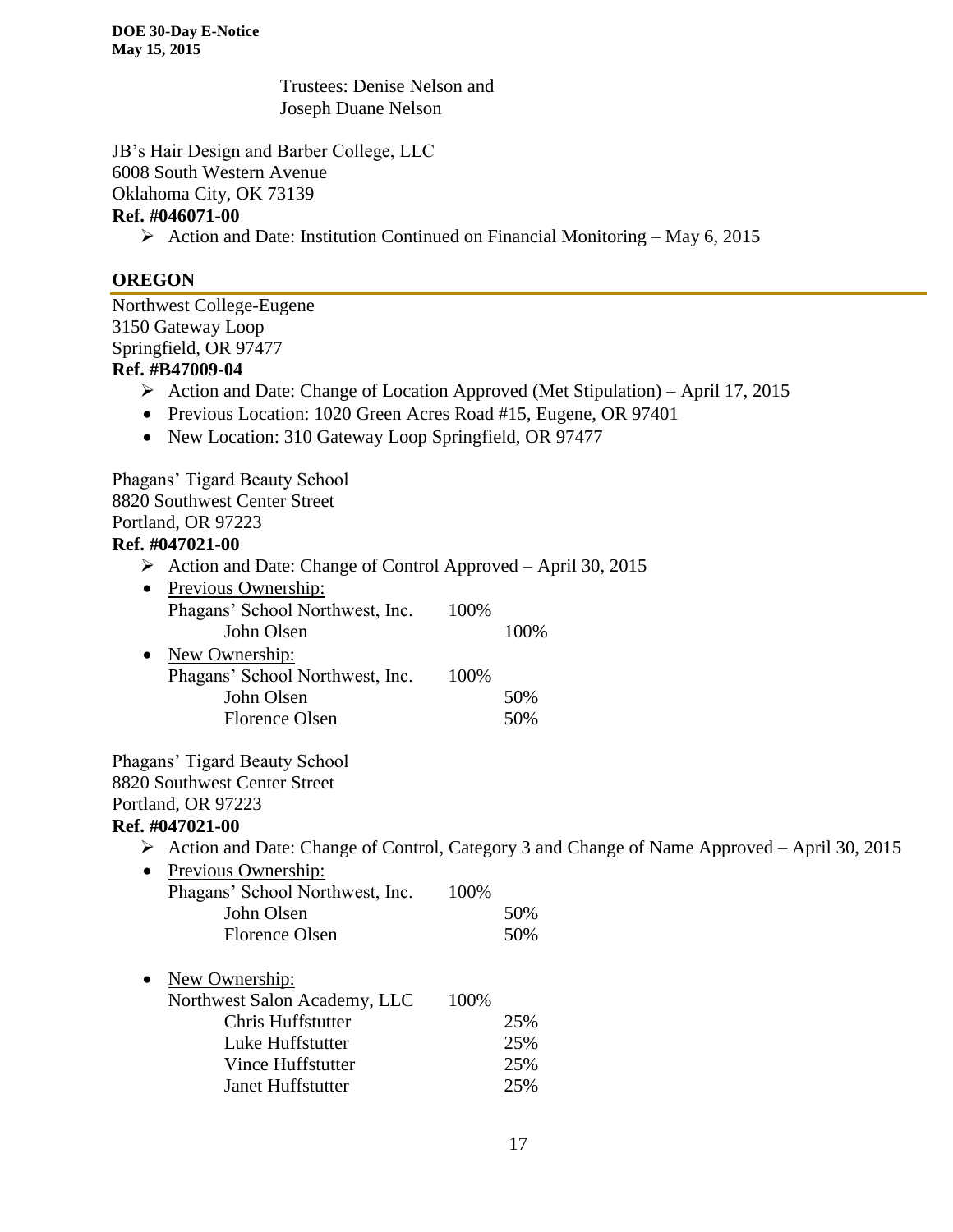- Previous Name: Phagans' Tigard Beauty School
- New Name: Phagans Salon Academy
- New Alternate Names: P.S. Academy
	- Phagans Academy

#### **PENNSYLVANIA**

Barone Beauty Academy 501 East Third Street Williamsport, PA 17701 **Ref. #048125-00**

 $\triangleright$  Action and Date: Institution Placed on Financial Monitoring – May 6, 2015

#### **TENNESSEE**

New Concepts School of Cosmetology 1412 South Lee Highway Cleveland, TN 37311 **Ref. #052060-00**

 $\triangleright$  Action and Date: Institution Continued on Financial Monitoring – May 6, 2015

Buchanan Beauty College 925 Sevier Street Shelbyville, TN 37160 **Ref. #052061-00**

 $\triangleright$  Action and Date: Institution Continued on Financial Monitoring – May 6, 2015

Coffee County Beauty Academy 211 West Coffee Street

Tullahoma, TN 37388

#### **Ref. #B52061-01**

 $\triangleright$  Action and Date: Institution Continued on Financial Monitoring – May 6, 2015

Buchanan Beauty College of Pleasant View 2008 Highway 49 East

Pleasant View, TN 37146

# **Ref. #B52061-02**

Action and Date: Institution Continued on Financial Monitoring – May 6, 2015

Austin's Beauty College, Inc. 585 A South Riverside Drive Clarksville, TN 37040

# **Ref. #052070-00**

 $\triangleright$  Action and Date: Institution Continued on Financial Monitoring and Placed on Probation – May 6, 2015

# **TEXAS**

Aveda Institute Austin 6001 Middle Fiskville Road Suite 200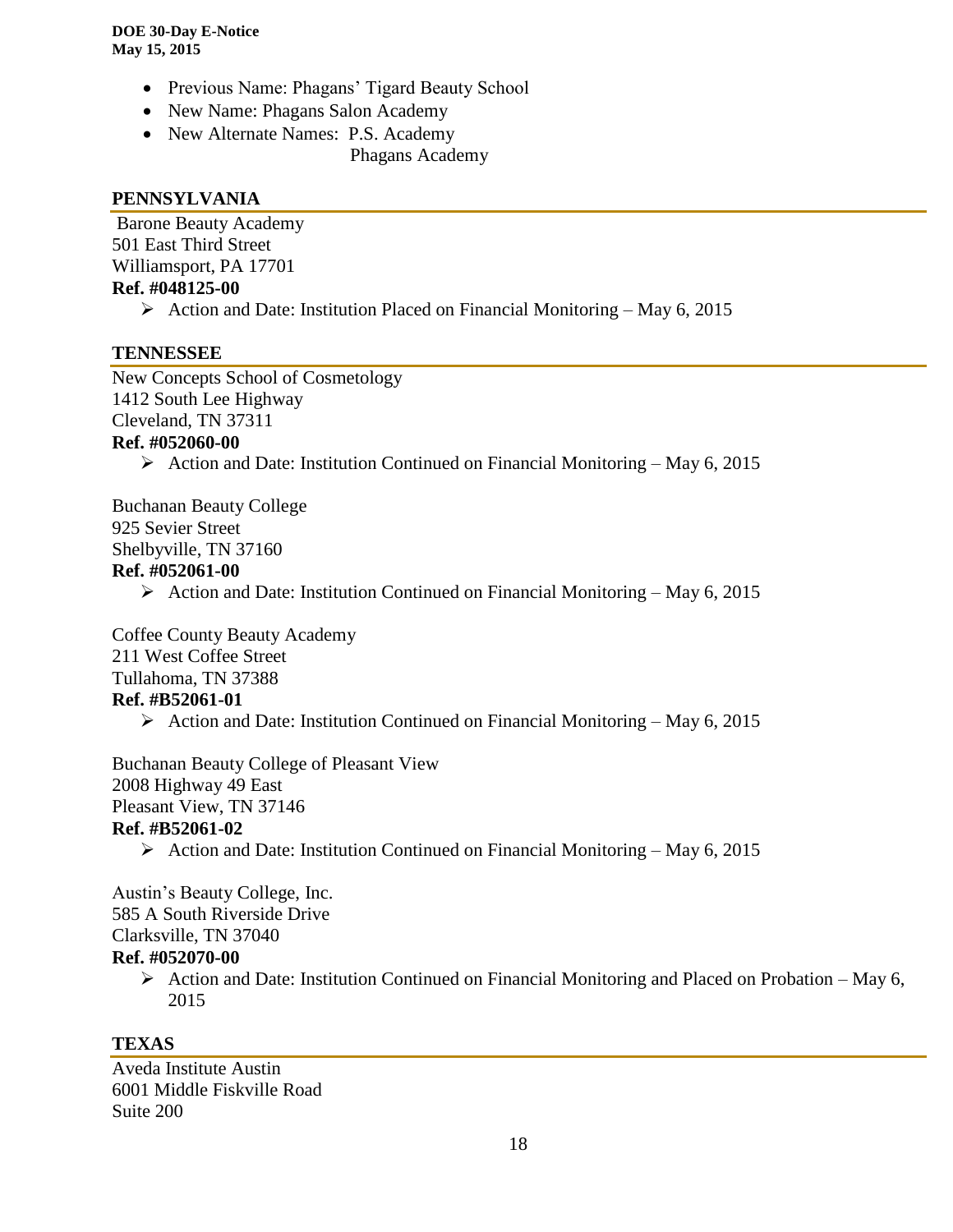Austin, TX 78752 **Ref. #B28069-07**  $\triangleright$  Action and Date: Change of Location Visit Acknowledged and Accreditation Continued – May 6, 2015 Ron King Academy, Inc. Previous Ref. #A35095-01 2015 East Riverside Drive, Building 6 Austin, TX 78741 **Ref. #P35095-01**  $\triangleright$  Action and Date: Provisional Additional Location Accreditation Granted – May 6, 2015 Ron King Academy, Inc. The Previous Ref. #A35095-02 2015 East Riverside Drive, Building 6 Austin, TX 78741 **Ref. #P35095-02**  $\triangleright$  Action and Date: Provisional Additional Location Accreditation Granted – May 6, 2015 I.T.S. Academy of Beauty 2215 South Loop 288, Suite 418 Denton, TX 76205 **Ref. #B41010-06**  $\triangleright$  Action and Date: Non-Substantive Change of Ownership Acknowledged With a Stipulation – April 27, 2015 • Previous Ownership: Olympus, Inc. 100% Mr. Gerald Johnson 50% Ms. Jessica Wolman 50% • New Ownership: Olympus, Inc. 100% Mr. Gerald Johnson 100% I.T.S. Academy of Beauty 1717 East Spring Creek Parkway, Suite B2-142 Plano, TX 75074 **Ref. #B41010-08**  $\triangleright$  Action and Date: Non-Substantive Change of Ownership Acknowledged With a Stipulation – April 27, 2015 • Previous Ownership: Olympus, Inc. 100% Mr. Gerald Johnson 50% Ms. Jessica Wolman 50% • New Ownership: Olympus, Inc. 100% Mr. Gerald Johnson 100%

I.T.S. Academy of Beauty 1802 Green Oaks Road, Suite N-11 Fort Worth, TX 76116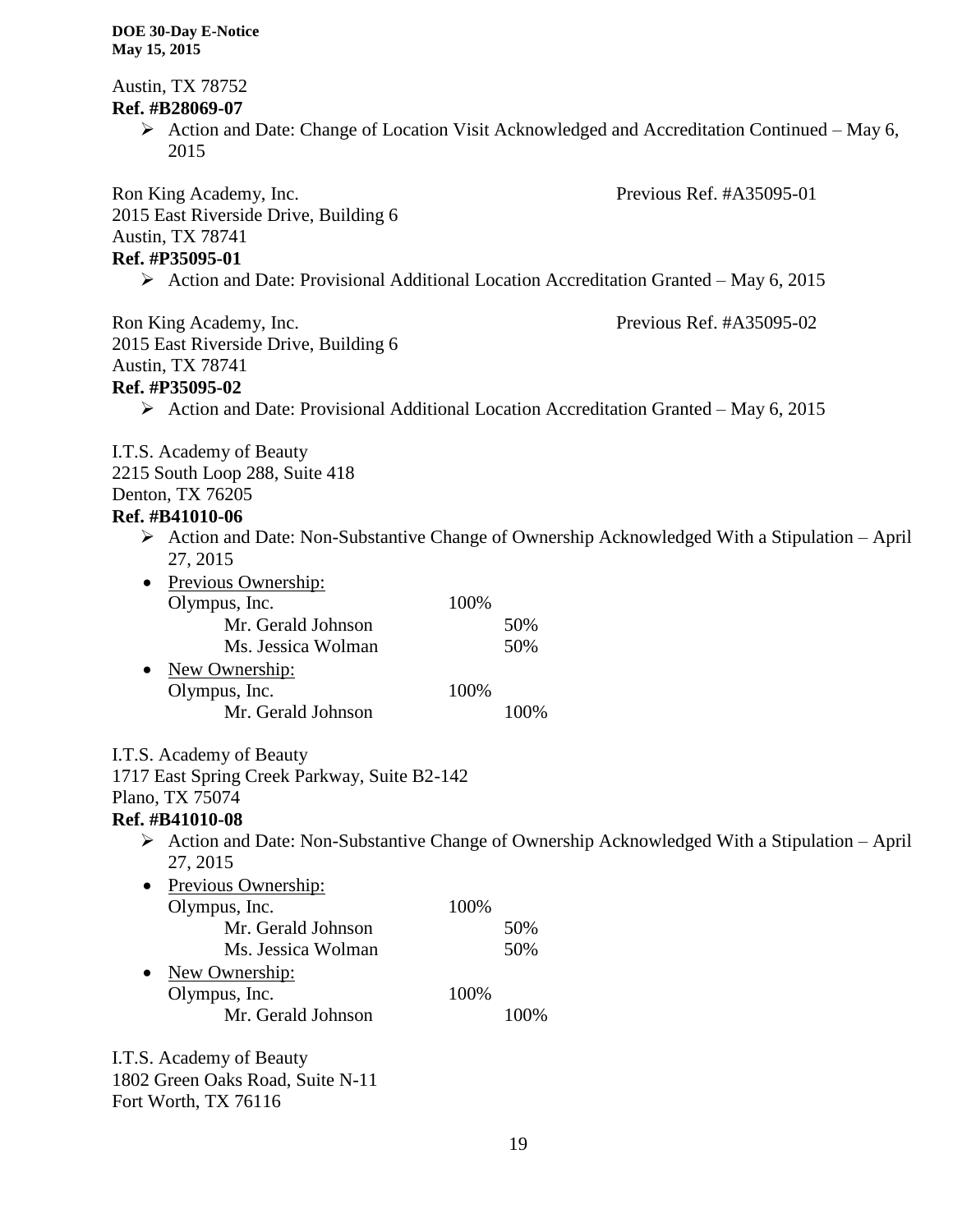# **Ref. #B41010-09**

 Action and Date: Non-Substantive Change of Ownership Acknowledged With a Stipulation – April 27, 2015

| Previous Ownership:<br>100%<br>Olympus, Inc.<br>Mr. Gerald Johnson<br>50%<br>Ms. Jessica Wolman<br>50%<br>New Ownership:<br>٠<br>Olympus, Inc.<br>100%<br>Mr. Gerald Johnson<br>100%<br>I.T.S. Academy of Beauty<br>1900 Oats Drive, Suite 175<br>Mesquite, TX 75150<br>Ref. #B41010-10<br>$\triangleright$ Action and Date: Non-Substantive Change of Ownership Acknowledged With a Stipulation – April<br>27, 2015<br>Previous Ownership:<br>Olympus, Inc.<br>100%<br>Mr. Gerald Johnson<br>50%<br>Ms. Jessica Wolman<br>50%<br>New Ownership:<br>Olympus, Inc.<br>100%<br>Mr. Gerald Johnson<br>100%<br>I.T.S. Academy of Beauty<br>793 East Park Row Drive<br>Arlington, TX 76010<br>Ref. #B41010-11<br>$\triangleright$ Action and Date: Non-Substantive Change of Ownership Acknowledged With a Stipulation – April<br>27, 2015<br>Previous Ownership:<br>Olympus, Inc.<br>100%<br>Mr. Gerald Johnson<br>50%<br>50%<br>Ms. Jessica Wolman<br>New Ownership:<br>Olympus, Inc.<br>100%<br>Mr. Gerald Johnson<br>100%<br>I.T.S. Academy of Beauty<br>1101 Melbourne, Suite B5A<br>Hurst, TX 76053<br>Ref. #B41010-12<br>$\triangleright$ Action and Date: Non-Substantive Change of Ownership Acknowledged With a Stipulation – April<br>27, 2015<br><b>Previous Ownership:</b><br>Olympus, Inc.<br>100%<br>Mr. Gerald Johnson<br>50% |  |  |
|------------------------------------------------------------------------------------------------------------------------------------------------------------------------------------------------------------------------------------------------------------------------------------------------------------------------------------------------------------------------------------------------------------------------------------------------------------------------------------------------------------------------------------------------------------------------------------------------------------------------------------------------------------------------------------------------------------------------------------------------------------------------------------------------------------------------------------------------------------------------------------------------------------------------------------------------------------------------------------------------------------------------------------------------------------------------------------------------------------------------------------------------------------------------------------------------------------------------------------------------------------------------------------------------------------------------------------------|--|--|
|                                                                                                                                                                                                                                                                                                                                                                                                                                                                                                                                                                                                                                                                                                                                                                                                                                                                                                                                                                                                                                                                                                                                                                                                                                                                                                                                          |  |  |
|                                                                                                                                                                                                                                                                                                                                                                                                                                                                                                                                                                                                                                                                                                                                                                                                                                                                                                                                                                                                                                                                                                                                                                                                                                                                                                                                          |  |  |
|                                                                                                                                                                                                                                                                                                                                                                                                                                                                                                                                                                                                                                                                                                                                                                                                                                                                                                                                                                                                                                                                                                                                                                                                                                                                                                                                          |  |  |
|                                                                                                                                                                                                                                                                                                                                                                                                                                                                                                                                                                                                                                                                                                                                                                                                                                                                                                                                                                                                                                                                                                                                                                                                                                                                                                                                          |  |  |
|                                                                                                                                                                                                                                                                                                                                                                                                                                                                                                                                                                                                                                                                                                                                                                                                                                                                                                                                                                                                                                                                                                                                                                                                                                                                                                                                          |  |  |
|                                                                                                                                                                                                                                                                                                                                                                                                                                                                                                                                                                                                                                                                                                                                                                                                                                                                                                                                                                                                                                                                                                                                                                                                                                                                                                                                          |  |  |
|                                                                                                                                                                                                                                                                                                                                                                                                                                                                                                                                                                                                                                                                                                                                                                                                                                                                                                                                                                                                                                                                                                                                                                                                                                                                                                                                          |  |  |
|                                                                                                                                                                                                                                                                                                                                                                                                                                                                                                                                                                                                                                                                                                                                                                                                                                                                                                                                                                                                                                                                                                                                                                                                                                                                                                                                          |  |  |
|                                                                                                                                                                                                                                                                                                                                                                                                                                                                                                                                                                                                                                                                                                                                                                                                                                                                                                                                                                                                                                                                                                                                                                                                                                                                                                                                          |  |  |
|                                                                                                                                                                                                                                                                                                                                                                                                                                                                                                                                                                                                                                                                                                                                                                                                                                                                                                                                                                                                                                                                                                                                                                                                                                                                                                                                          |  |  |
|                                                                                                                                                                                                                                                                                                                                                                                                                                                                                                                                                                                                                                                                                                                                                                                                                                                                                                                                                                                                                                                                                                                                                                                                                                                                                                                                          |  |  |
|                                                                                                                                                                                                                                                                                                                                                                                                                                                                                                                                                                                                                                                                                                                                                                                                                                                                                                                                                                                                                                                                                                                                                                                                                                                                                                                                          |  |  |
|                                                                                                                                                                                                                                                                                                                                                                                                                                                                                                                                                                                                                                                                                                                                                                                                                                                                                                                                                                                                                                                                                                                                                                                                                                                                                                                                          |  |  |
|                                                                                                                                                                                                                                                                                                                                                                                                                                                                                                                                                                                                                                                                                                                                                                                                                                                                                                                                                                                                                                                                                                                                                                                                                                                                                                                                          |  |  |
|                                                                                                                                                                                                                                                                                                                                                                                                                                                                                                                                                                                                                                                                                                                                                                                                                                                                                                                                                                                                                                                                                                                                                                                                                                                                                                                                          |  |  |
|                                                                                                                                                                                                                                                                                                                                                                                                                                                                                                                                                                                                                                                                                                                                                                                                                                                                                                                                                                                                                                                                                                                                                                                                                                                                                                                                          |  |  |
|                                                                                                                                                                                                                                                                                                                                                                                                                                                                                                                                                                                                                                                                                                                                                                                                                                                                                                                                                                                                                                                                                                                                                                                                                                                                                                                                          |  |  |
|                                                                                                                                                                                                                                                                                                                                                                                                                                                                                                                                                                                                                                                                                                                                                                                                                                                                                                                                                                                                                                                                                                                                                                                                                                                                                                                                          |  |  |
|                                                                                                                                                                                                                                                                                                                                                                                                                                                                                                                                                                                                                                                                                                                                                                                                                                                                                                                                                                                                                                                                                                                                                                                                                                                                                                                                          |  |  |
|                                                                                                                                                                                                                                                                                                                                                                                                                                                                                                                                                                                                                                                                                                                                                                                                                                                                                                                                                                                                                                                                                                                                                                                                                                                                                                                                          |  |  |
|                                                                                                                                                                                                                                                                                                                                                                                                                                                                                                                                                                                                                                                                                                                                                                                                                                                                                                                                                                                                                                                                                                                                                                                                                                                                                                                                          |  |  |
|                                                                                                                                                                                                                                                                                                                                                                                                                                                                                                                                                                                                                                                                                                                                                                                                                                                                                                                                                                                                                                                                                                                                                                                                                                                                                                                                          |  |  |
|                                                                                                                                                                                                                                                                                                                                                                                                                                                                                                                                                                                                                                                                                                                                                                                                                                                                                                                                                                                                                                                                                                                                                                                                                                                                                                                                          |  |  |
|                                                                                                                                                                                                                                                                                                                                                                                                                                                                                                                                                                                                                                                                                                                                                                                                                                                                                                                                                                                                                                                                                                                                                                                                                                                                                                                                          |  |  |
|                                                                                                                                                                                                                                                                                                                                                                                                                                                                                                                                                                                                                                                                                                                                                                                                                                                                                                                                                                                                                                                                                                                                                                                                                                                                                                                                          |  |  |
|                                                                                                                                                                                                                                                                                                                                                                                                                                                                                                                                                                                                                                                                                                                                                                                                                                                                                                                                                                                                                                                                                                                                                                                                                                                                                                                                          |  |  |
|                                                                                                                                                                                                                                                                                                                                                                                                                                                                                                                                                                                                                                                                                                                                                                                                                                                                                                                                                                                                                                                                                                                                                                                                                                                                                                                                          |  |  |
|                                                                                                                                                                                                                                                                                                                                                                                                                                                                                                                                                                                                                                                                                                                                                                                                                                                                                                                                                                                                                                                                                                                                                                                                                                                                                                                                          |  |  |
|                                                                                                                                                                                                                                                                                                                                                                                                                                                                                                                                                                                                                                                                                                                                                                                                                                                                                                                                                                                                                                                                                                                                                                                                                                                                                                                                          |  |  |
|                                                                                                                                                                                                                                                                                                                                                                                                                                                                                                                                                                                                                                                                                                                                                                                                                                                                                                                                                                                                                                                                                                                                                                                                                                                                                                                                          |  |  |
|                                                                                                                                                                                                                                                                                                                                                                                                                                                                                                                                                                                                                                                                                                                                                                                                                                                                                                                                                                                                                                                                                                                                                                                                                                                                                                                                          |  |  |
|                                                                                                                                                                                                                                                                                                                                                                                                                                                                                                                                                                                                                                                                                                                                                                                                                                                                                                                                                                                                                                                                                                                                                                                                                                                                                                                                          |  |  |
|                                                                                                                                                                                                                                                                                                                                                                                                                                                                                                                                                                                                                                                                                                                                                                                                                                                                                                                                                                                                                                                                                                                                                                                                                                                                                                                                          |  |  |
|                                                                                                                                                                                                                                                                                                                                                                                                                                                                                                                                                                                                                                                                                                                                                                                                                                                                                                                                                                                                                                                                                                                                                                                                                                                                                                                                          |  |  |
|                                                                                                                                                                                                                                                                                                                                                                                                                                                                                                                                                                                                                                                                                                                                                                                                                                                                                                                                                                                                                                                                                                                                                                                                                                                                                                                                          |  |  |
|                                                                                                                                                                                                                                                                                                                                                                                                                                                                                                                                                                                                                                                                                                                                                                                                                                                                                                                                                                                                                                                                                                                                                                                                                                                                                                                                          |  |  |
|                                                                                                                                                                                                                                                                                                                                                                                                                                                                                                                                                                                                                                                                                                                                                                                                                                                                                                                                                                                                                                                                                                                                                                                                                                                                                                                                          |  |  |
|                                                                                                                                                                                                                                                                                                                                                                                                                                                                                                                                                                                                                                                                                                                                                                                                                                                                                                                                                                                                                                                                                                                                                                                                                                                                                                                                          |  |  |
|                                                                                                                                                                                                                                                                                                                                                                                                                                                                                                                                                                                                                                                                                                                                                                                                                                                                                                                                                                                                                                                                                                                                                                                                                                                                                                                                          |  |  |
|                                                                                                                                                                                                                                                                                                                                                                                                                                                                                                                                                                                                                                                                                                                                                                                                                                                                                                                                                                                                                                                                                                                                                                                                                                                                                                                                          |  |  |
|                                                                                                                                                                                                                                                                                                                                                                                                                                                                                                                                                                                                                                                                                                                                                                                                                                                                                                                                                                                                                                                                                                                                                                                                                                                                                                                                          |  |  |
|                                                                                                                                                                                                                                                                                                                                                                                                                                                                                                                                                                                                                                                                                                                                                                                                                                                                                                                                                                                                                                                                                                                                                                                                                                                                                                                                          |  |  |
|                                                                                                                                                                                                                                                                                                                                                                                                                                                                                                                                                                                                                                                                                                                                                                                                                                                                                                                                                                                                                                                                                                                                                                                                                                                                                                                                          |  |  |
|                                                                                                                                                                                                                                                                                                                                                                                                                                                                                                                                                                                                                                                                                                                                                                                                                                                                                                                                                                                                                                                                                                                                                                                                                                                                                                                                          |  |  |
|                                                                                                                                                                                                                                                                                                                                                                                                                                                                                                                                                                                                                                                                                                                                                                                                                                                                                                                                                                                                                                                                                                                                                                                                                                                                                                                                          |  |  |
|                                                                                                                                                                                                                                                                                                                                                                                                                                                                                                                                                                                                                                                                                                                                                                                                                                                                                                                                                                                                                                                                                                                                                                                                                                                                                                                                          |  |  |
|                                                                                                                                                                                                                                                                                                                                                                                                                                                                                                                                                                                                                                                                                                                                                                                                                                                                                                                                                                                                                                                                                                                                                                                                                                                                                                                                          |  |  |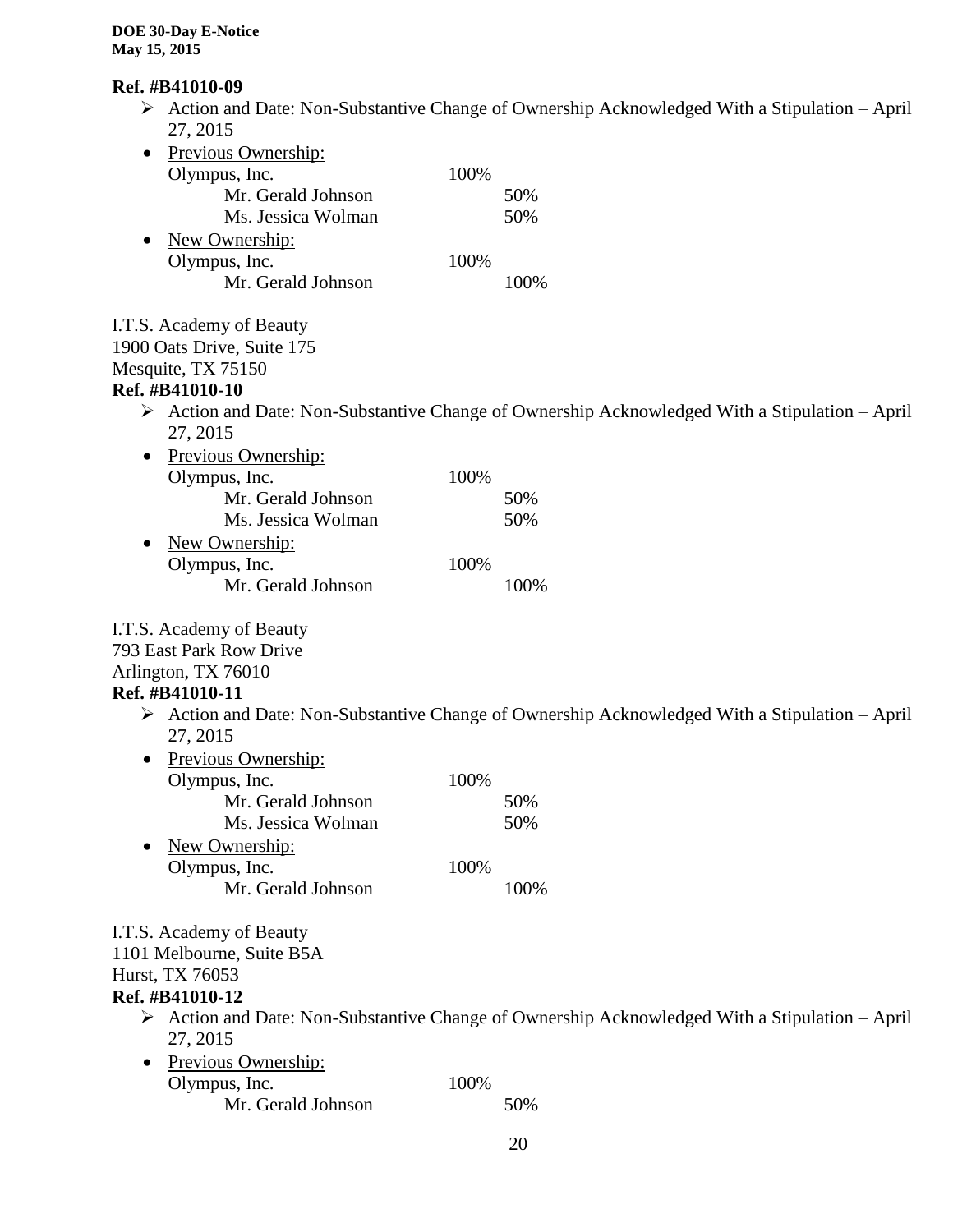| Ms. Jessica Wolman                           | 50%                                                                                                           |
|----------------------------------------------|---------------------------------------------------------------------------------------------------------------|
| New Ownership:                               |                                                                                                               |
| Olympus, Inc.<br>100%                        |                                                                                                               |
| Mr. Gerald Johnson                           | 100%                                                                                                          |
|                                              |                                                                                                               |
| I.T.S. Academy of Beauty                     |                                                                                                               |
| 750 Sun Land Park Drive, Suite E08B          |                                                                                                               |
| El Paso, TX 79912<br>Ref. #B41010-13         |                                                                                                               |
| 27, 2015                                     | $\triangleright$ Action and Date: Non-Substantive Change of Ownership Acknowledged With a Stipulation – April |
|                                              |                                                                                                               |
| Previous Ownership:<br>Olympus, Inc.<br>100% |                                                                                                               |
| Mr. Gerald Johnson                           | 50%                                                                                                           |
| Ms. Jessica Wolman                           | 50%                                                                                                           |
|                                              |                                                                                                               |
| New Ownership:<br>Olympus, Inc.<br>100%      |                                                                                                               |
| Mr. Gerald Johnson                           | 100%                                                                                                          |
|                                              |                                                                                                               |
| I.T.S. Academy of Beauty                     |                                                                                                               |
| 2426 Irving Mall Drive, Suite B-05C          |                                                                                                               |
| <b>Irving, TX 75062</b>                      |                                                                                                               |
| Ref. #B41010-15                              |                                                                                                               |
|                                              | $\triangleright$ Action and Date: Non-Substantive Change of Ownership Acknowledged With a Stipulation – April |
| 27, 2015                                     |                                                                                                               |
| Previous Ownership:<br>$\bullet$             |                                                                                                               |
| 100%<br>Olympus, Inc.<br>Mr. Gerald Johnson  |                                                                                                               |
| Ms. Jessica Wolman                           | 50%<br>50%                                                                                                    |
|                                              |                                                                                                               |
| New Ownership:                               |                                                                                                               |
| Olympus, Inc.<br>100%<br>Mr. Gerald Johnson  | 100%                                                                                                          |
|                                              |                                                                                                               |
| I.T.S. Academy of Beauty                     |                                                                                                               |
| 2401 South Stemmons Freeway, Suite #2194     |                                                                                                               |
| Lewisville, TX 75067                         |                                                                                                               |
| Ref. #B41010-16                              |                                                                                                               |
| 27, 2015                                     | > Action and Date: Non-Substantive Change of Ownership Acknowledged With a Stipulation - April                |
| Previous Ownership:                          |                                                                                                               |
| Olympus, Inc.<br>100%                        |                                                                                                               |
| Mr. Gerald Johnson                           | 50%                                                                                                           |
| Ms. Jessica Wolman                           | 50%                                                                                                           |
| New Ownership:                               |                                                                                                               |
| Olympus, Inc.<br>100%                        |                                                                                                               |
| Mr. Gerald Johnson                           | 100%                                                                                                          |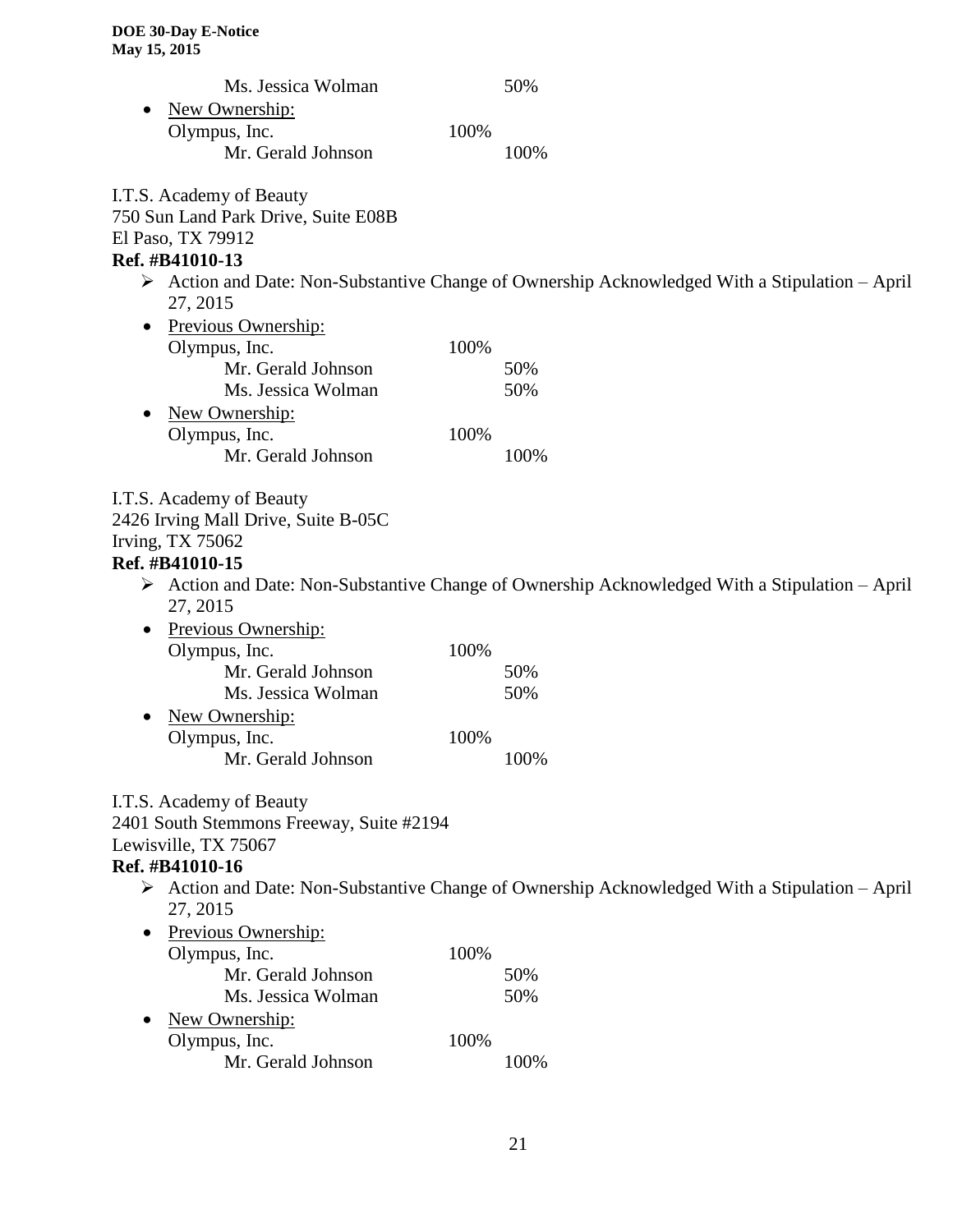I.T.S. Academy of Beauty 3111 Midwestern Parkway, Suite #110

Wichita Falls, TX 76308

#### **Ref. #B41010-17**

 $\triangleright$  Action and Date: Non-Substantive Change of Ownership Acknowledged With a Stipulation – April 27, 2015

| Previous Ownership: |      |     |
|---------------------|------|-----|
| Olympus, Inc.       | 100% |     |
| Mr. Gerald Johnson  |      | 50% |
| Ms. Jessica Wolman  |      | 50% |
| New Ownership:      |      |     |
| Olympus, Inc.       | 100% |     |
| Mr. Gerald Johnson  |      |     |
|                     |      |     |

University of Cosmetology Arts & Sciences 4130 Naco Perrin San Antonio, TX 78217 **Ref. #053124-00**

 $\triangleright$  Action and Date: Institution Continued on Monitoring (Placement) and Placed on Probation – April 21, 2015

Texas College of Cosmetology – Lubbock 3602 Slide Road, Suite B-18 Lubbock, TX 79414

#### **Ref. #P53164-02**

 $\triangleright$  Action and Date: Provisional Additional Location Accreditation Continued – May 6, 2015

Avenue Five Institute 8620 Burnet Road Suite 300 Austin, TX 78757 **Ref. #053201-00**

- $\triangleright$  Action and Date: Addition of New Program Approved May 6, 2015
- New Program: Advanced Massage Therapy 900 Clock Hours Basic Massage Therapy 500 Clock Hours

Wade Gordon Hairdressing 7615 University Avenue Lubbock, TX 79423 **Ref. #P53210-01**

Action and Date: Provisional Additional Location Accreditation Continued – May 6, 2015

Southern Texas Careers Academy, LP 601 East Nolana, Suite C McAllen, TX 78504 **Ref. #053211-00**

Action and Date: Institution Continued on Financial Monitoring – May 6, 2015

Preparing People Barber Styling College Next Renewal Date: May 2021 3125 Martin Luther King Jr. Boulevard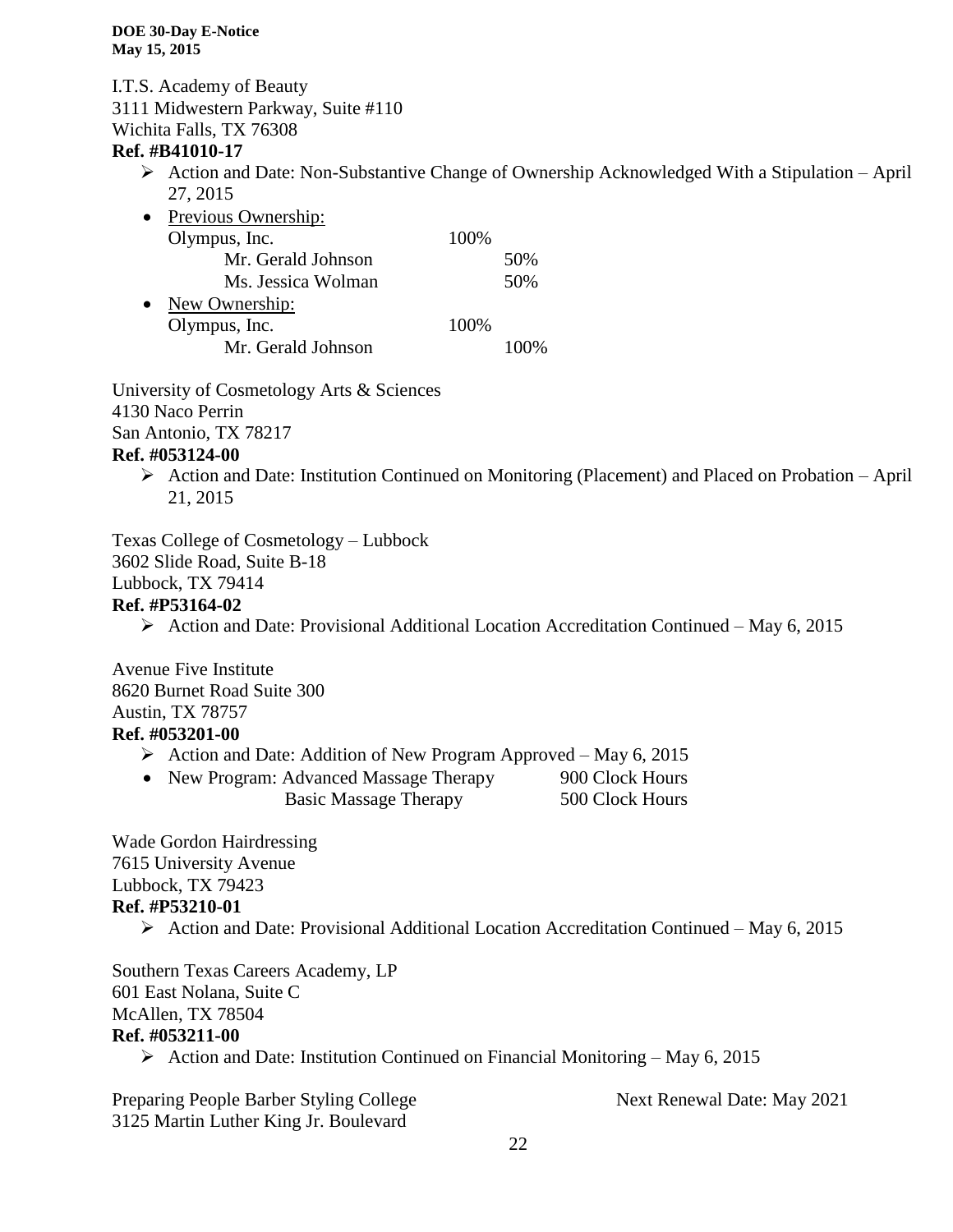Dallas, TX 75215 **Ref. #053218-00**

 $\triangleright$  Action and Date: Renewal of Accreditation – May 6, 2015

# **UTAH**

Bonnie Joseph Academy of Cosmetology & Barbering 164 South Main Street Herber City, UT 84032 **Ref. #054068-00**

 $\triangleright$  Action and Date: Institution Continued on Monitoring (Placement), Placed on Monitoring (Graduation & Licensure) and Placed on Probation – April 21, 2015

#### **VERMONT**

Aveda Institute Williston 400 Cornerstone Drive, Suite 220 Williston, VT 05495

# **Ref. #P55001-01**

Action and Date: Provisional Additional Location Accreditation Continued – May 6, 2015

#### **VIRGINIA**

Culpeper Cosmetology Training Center Next Renewal Date: January 2019 311 East Street, Suite 120 Culpeper, VA 22701 **Ref. #056051-00**

 $\triangleright$  Action and Date: Renewal of Accreditation with a Directive – May 6, 2015

#### **WASHINGTON**

Northwest Hair Academy 615 South  $1<sup>st</sup>$  Street Mt. Vernon, WA 98273 **Ref. #057040-00** Action and Date: Institution Continued on Financial Monitoring – May 6, 2015

Northwest Hair Academy 520 128<sup>th</sup> Street, SW Suite A-8 Everett, WA 98204 **Ref. #B57040-01**

Action and Date: Institution Continued on Financial Monitoring – May 6, 2015

Northwest Hair Academy – Yakima 401 North 1<sup>st</sup> Street Yakima, WA 98901 **Ref. #P57040-03**

Action and Date: Institution Continued on Financial Monitoring – May 6, 2015

# **WISCONSIN**

VICI Beauty School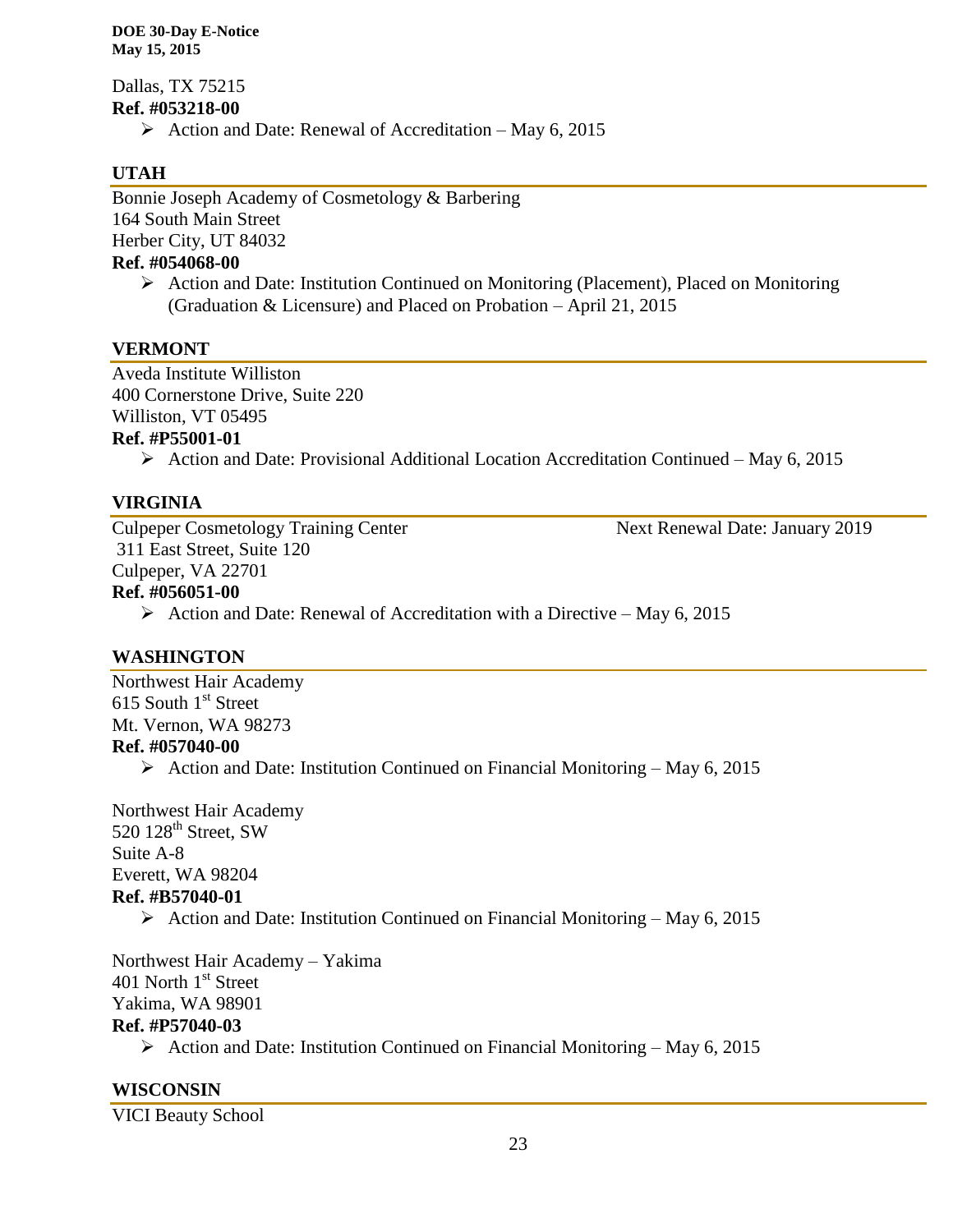353 East Campus Mall Madison, WI 53715 **Ref. #P59035-01**

Action and Date: Teach Out Plan Approved – May 6, 2015

Aveda Institute Madison **Previous Ref.** #A59038-01

353 East Campus Mall Madison, WI 53715

#### **Ref. #P59038-01**

 $\triangleright$  Action and Date: Initial Additional Location Accreditation Approved (Met Stipulation) – May 12, 2015

#### **To The Following:**

#### **United States Department of Education**

- **Ms. Kathleen Hochhalter- Special Assistant-- Administrative Actions & Appeals Division**
- **Ms. Mary Gust- Director-Administrative Actions & Appeals Division**
- **Example 20 Interversity Department of Education Accreditation Division- USDOE-- Washington, DC**
- Ms. Cathy Sheffield- Accreditation & State Liaison Office-- USDOE--- Washington, DC
- Ms. Rachael Shultz- Accreditation and State Liaison Office-- USDOE --- Washington, DC
- **MS. Lauren Pope- Administrative Actions and Appeals Services Group-- Washington, DC**
- Ms. Patrice Fleming- Team Leader-- School Participation Team--- Boston/New York
- Ms. Betty Coughlin- Area Case Director-- School Participation Team--- Boston/New York
- Ms. Tracy Nave- Team Leader-- School Participation Team--- Boston/New York
- **Mr. Christopher Curry- Team Leader-- School Participation Team--- Boston/New York**
- **Ms. Martina Fernandez-Rosario- Acting Area Case Director-- School Participation---**San Francisco/Seattle
- **MS. Kerry O'Brien- Team Leader-- School Participation Team--- Denver**
- **Mr. Michael Frola- Area Case Director-- School Participation Team--- Philadelphia**
- Ms. Nancy Paula Gifford- Area Case Director-- School Participation Team--- Philadelphia
- Ms. Sherrie Bell- Compliance Manager—School Participation Team--- Philadelphia
- Mr. Jesus Moya- Team Leader-- School Participation Team--- Dallas
- Ms. Kim Peeler- Team Leader-- School Participation Team--- Dallas
- **Ms. Cynthia Thorton- Area Case Director for Region 6-- School Participation Team--- Dallas**
- Mr. Christopher Miller- Team Leader-- School Participation Team--- Atlanta
- Mr. Ralph Lobosco- Area Case Director-- School Participation Team--- Kansas City
- **Mr. Douglas Parrott- Area Case Director-- School Participation Team--- Chicago/Denver**
- **MS. Carolyn White-Team Director-- School Participation Team--- South Central**

#### **Accreditors**

- **Mr. Bill Larkin- Executive Director-- ACCET**
- **Mr. Michale McComis, Ed.D.- Executive Director-- ACCSC**
- **Mr.** Albert Gray, Ph.D.- Executive Director-- ACICS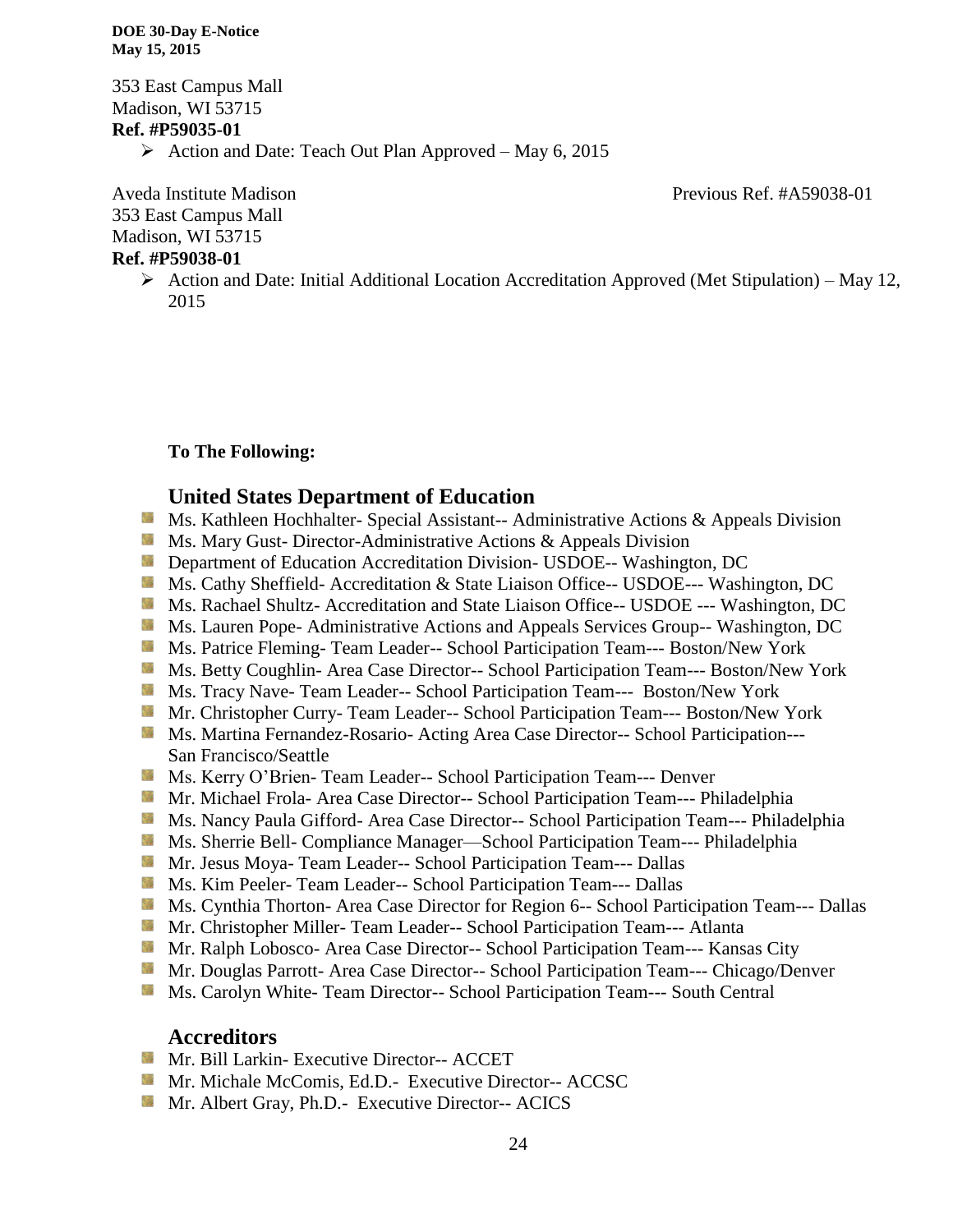**Dr.** Gary Puckett- Executive Director-- COE

# **State Authorities**

- Mr. Bob McKee- AL State Board of Cosmetology-- Montgomery, AL
- Ms. Theresa Bunch- AZ State Board of Cosmetology-- Tempe, AZ
- **Ms. Kelli Kersey- AR Department of Health (Section Chief, Cosmetology)**-- Little Rock, AR
- Mr. Charles Kirkpatrick- AR State Board of Barber Examiners-- Little Rock, AR
- **Ms. Kristy Underwood- CA Board of Barbering & Cosmetology-- Sacramento, CA**
- Ms. Christine Jones- CA Board of Barbering & Cosmetology-- Sacramento, CA
- **Ms. Leeza Rifredi** Licensing Manager BPPE--CA
- Ms. Joanne Wenzel Bureau Chief BPPE—CA
- Ms. Yvette Johnson Enforcement Chief BPPE CA
- Ms. Pamela Goens- CO Office of Barber & Cosmetology Licensure-- Denver, CO
- **Mr. Douglas Parrott- Area Case Director-- School Participation Team—Denver, CO**
- **Ms. Janet Brancifort- CT Examining Board for Barbers, Hairdressers, & Cosmeticians-- Hartford,** CT
- Ms. Judy Letterman- DE Board of Cosmetology & Barbering-- Dover, DE
- **Mr. Clifford Cooks- DC Department of Consumer & Regulatory Affairs-- Washington, DC**
- Ms. Robyn Barineau- FL State Board of Cosmetology & Barbers Board-- Tallahassee, FL
- Mr. Josh Waters- GA State Board of Cosmetology & GA Board of Barbers-- Macon, GA
- **Ms. Margaret Guerrero- Guam Board of Barbering & Cosmetology-- Mangilao, Guam**
- **Ms. Laureen Kai- HI Barbering & Cosmetology Department-- Honolulu, HI**
- **Ms.** Tana Cory- ID Bureau of Occupational Licenses-- Boise, ID
- Ms. Valerie Fenske Idaho State Board of Education ID
- **Ms. Keri Ginger- IL Department of Financial & Professional Regulation-- Springfield, IL**
- **Ms.** Tracy Hicks- IN Professional Licensing Agency-- Indianapolis, IN
- Ms. Venus Vendoures Walsh Iowa Board of Cosmetology Arts & Sciences—Des Moines, IA
- **Ms.** Chiquita C. Coggs- KS State Board of Cosmetology-- Topeka, KS
- Mr. H.R. Vacek- KS State Barber Board-- Topeka, KS
- **Mr.** Charles Lykins- KY Board of Hairdressers & Cosmetologists-- Frankfort, KY
- **Mr.** Steven Young-LA State Board of Cosmetology-- Baton Rouge, LA
- Ms. Latrice Matthews- LA Board of Barber Examiners-- Baton Rouge, LA
- **Ms. Geraldine Betts- ME Office of Professional & Occupational Regulation-- Augusta, ME**
- Mr. James Liddell ME Office of Professional & Occupational Regulation—Augusta, ME
- Mr. Robert Wood- MD State Board of Cosmetologists-- Baltimore, MD
- **Maryland State Board of Barbers- Baltimore, MD**
- Ms. Sandra Velasquez- MA Board of Cosmetology-- Boston, MA
- Ms. Mary Jayne Fay, Ed.D.- MA Department of Education-- Malden, MA
- Ms. Linda Clewley- MI State Board of Cosmetology-- Lansing, MI
- **Ms.** Gina Stauss- MN Board of Cosmetologist Examiners-- Minneapolis, MN
- **M** Minnesota Board of Cosmetologists Examiners –Minneapolis, MN
- **Ms.** Cynthia Johnson- MS State Board of Cosmetology--Jackson, MS
- Ms. Emily Carroll- MO State Board of Cosmetology-- Jefferson City, MO
- Mr. Dennis Clark- MT Board of Barbers & Cosmetologists-- Helena, MT
- Ms. Kris Chiles- NE State Board of Cosmetology Examiners-- Lincoln, NE
- Nebraska Board of Barber Examiners- Lincoln, NE
- Ms. Nadine Griego- NV State Board of Cosmetology-- Las Vegas, NV
- Mr. Gary Landry NV State Board of Cosmetology Las Vegas, NV
- Mr. Adam Higginbotham NV State Board of Cosmetology Las Vegas, NV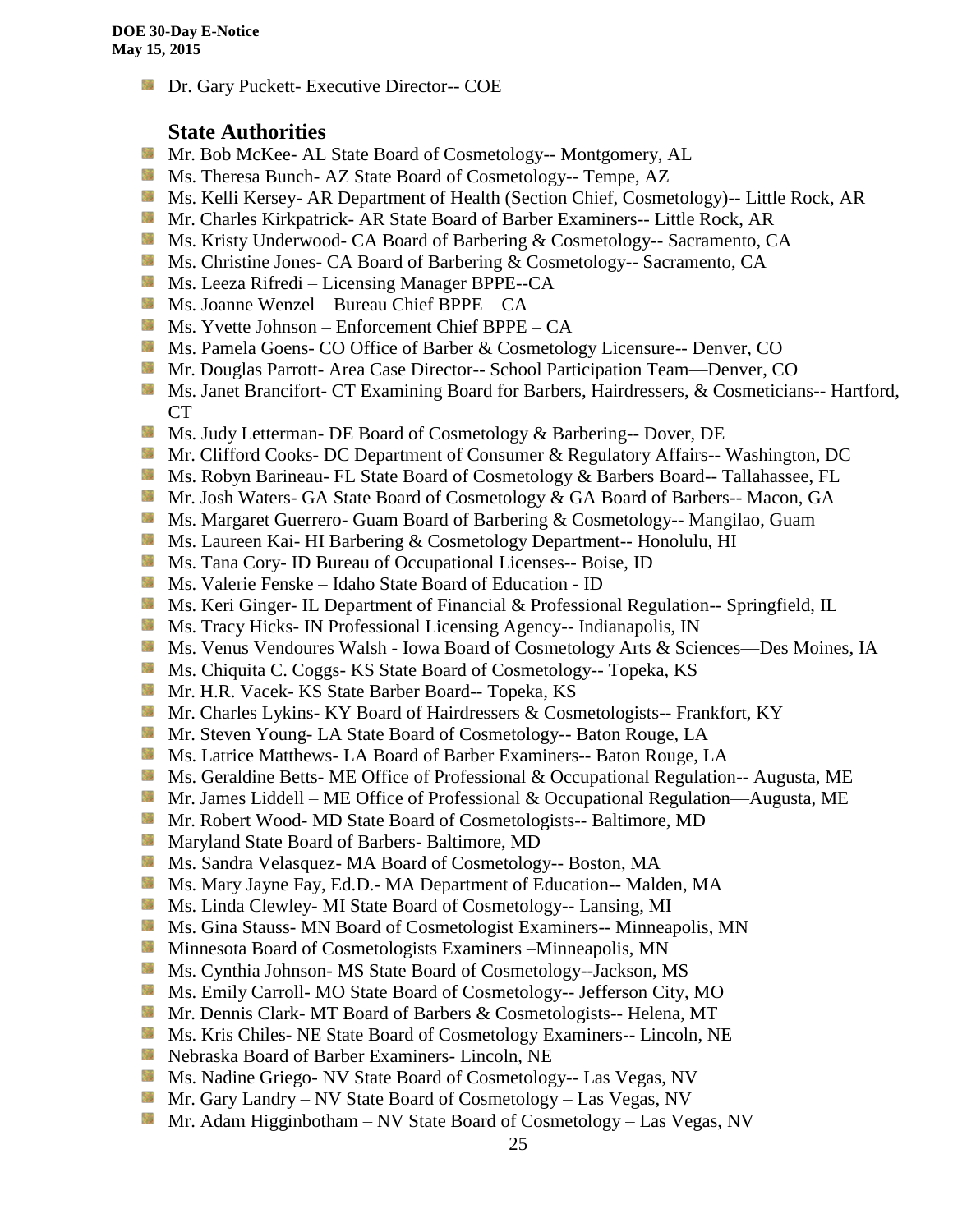- **Nevada State Board of Massage Therapy- Las Vegas, NV**
- Ms. Kathryn Wantuck- NH State Board of Barbering, Cosmetology, and Esthetics-- Concord, NH
- Mr. Jay Malanga- NJ Board of Cosmetology & Hairstyling-- Newark, NJ
- **MS.** Antoinette Griego- NM State Board of Barbers & Cosmetologists-- Santa Fe, NM
- **Ms. Kathleen McCoy- NY Department of State-Division of Licensing Services-- Albany, NY**
- Ms. Carol Yates- NY State Education Department-Bureau of Proprietary School Supervision--Albany, NY
- Ms. Lynda Elliott- NC State Board of Cosmetic Art Examiners- Raleigh, NC
- **Mr.** Wayne Mixon North Carolina Board of Barber Examiners- Raleigh, NC
- **MS.** Sue Meier- ND State Board of Cosmetology-- Bismarck, ND
- **Ms. Tona Stevenson- North Dakota State Board of Barber Examiners-- Dickenson, ND**
- **Ms. Lori Pearson- Acting Executive Director-- OH State Board of Cosmetology--- Grove City, OH**
- Ms. Sherry Lewelling- OK Board of Cosmetology-- Oklahoma City, OK
- **Ms. Samantha Patnode- OR Health Licensing Agency-- Salem, OR**
- Mr. Juan Baez-Arevalo Director of Private Post Secondary Education Oregon Higher Education Coordinating Commission- OR
- **MS.** Helen Dunford Higher Education Coordinating Commission OR
- **Ms. Kelly Diller-PA State Board of Cosmetology-- Harrisburg, PA**
- Mr. Juan Bigio Ramos, Ph.D.- PR General Council of Education-- San Juan, PR
- **Ms. Maureen Slowik Board Administrator-RI State Board of Barbering & Hairdressing--**Providence, RI
- **Ms. Theresa Richardson- SC Board of Barber Examiners-- Columbia, SC**
- **Ms. Kathryn Boyd- SD Cosmetology Commission-- Pierre, SD**
- Ms. Roxana Gumucio- TN Board of Cosmetology-- Nashville, TN
- **Mr. William Kuntz Jr., TX Department of Licensing & Regulation, Austin, TX**
- **Ms. Sally Stewart- UT Cosmetology/Barbering Board-- Salt Lake City, UT**
- **Ms. Carla Preston- VT Office of Professional Regulation-- Montpelier, VT**
- Mr. William Ferguson II- VA Board for Barbers & Cosmetology-- Richmond, VA
- **Ms. Zelda Williams- VA Board for Barbers & Cosmetology-- Richmond, VA**
- Mr. Russell Sonmore VA WA workforce Training and Education Coordinating Board VA  $\&$ WA
- Ms. Eleni Papadakis WA Workforce Training and Education Coordinating Board, WA
- Ms. Susan Colard- WA Department of Licensing-Consumer Affairs-- Olympia, WA
- Ms. Amanda Smith- Executive Director-- WV Board of Barbers & Cosmetologist--- Dunbar, WV
- Ms. Angela Arrington- WI Barbering & Cosmetology Board-- Madison, WI
- Mr. Aaron Knautz- WI Massage Therapy & Bodywork Therapy Affiliated Credentialing Board--Madison, WI
- **Ms. Betty Abernethy- WY State Board of Cosmetology-- Cheyenne, WY**

# **State Massage Therapy Higher Education Authorities**

- Mr. Keith Warren- AL Board of Massage Therapy-- Montgomery, AL
- Ms. Kathleen Phillips- AZ State Board of Massage Therapy-- Phoenix, AZ
- **Ms. Marilyn L. Graham- AR State Board of Massage Therapy--Little Rock, AR**
- **Ms. Chelle Martin- FL Dept. of Health-Division of Medical Quality-- Tallahassee, FL**
- **Mr. Ross Miller- IN Commission on Proprietary Education-- Indianapolis, IN**
- **Nevada State Board of Massage Therapy Las Vegas, NV**
- Mr. George Hebert- NJ Massage Board-- Newark, NJ
- Ms. Valauna Grissom- OK State Board of Health-- Oklahoma City, OK
- Mr. Ed Rech- PA State Board of Massage Therapy-- Harrisburg, PA